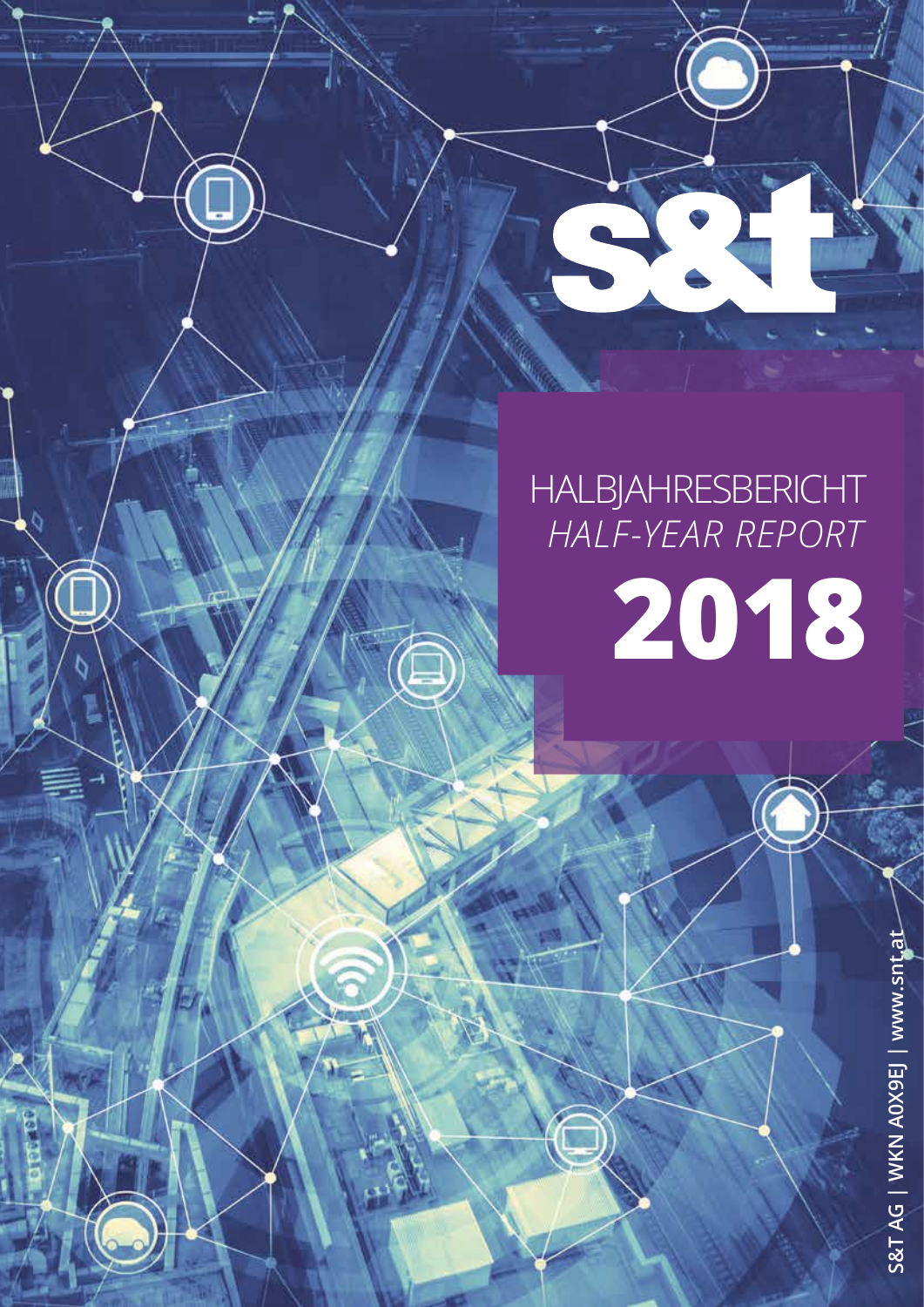

# Hannes Niederhauser, CEO

#### Die 1000%-Aktie

In einem Börsenmagazin wurde die S&T Aktie vor kurzem als 1000%-Aktie betitelt. Und es stimmt: Zum Halbjahr 2012 stand die S&T Aktie bei EUR 2,21, und heute, 6 Jahre später, bei über EUR 23. Das sind 1000% Kurssteigerung. Das zeugt vom starken Vertrauen unserer Aktionäre in die S&T, für das wir uns bedanken möchten. Die Kurssteigerung basiert aber auch auf der operativen Entwicklung der S&T: Im Vergleichszeitraum 6M 2011 erzielte die S&T AG ein Ergebnis (EBITDA) von EUR 3,5 Mio., im gerade beendeten Halbjahr 6M 2018 waren es EUR 36,7 Mio. EBITDA – also über 1000% Ergebnissteigerung in sieben Jahren. Dies zeigt die hohe Kontinuität der Wertsteigerung unseres Unternehmens, von der auch ich, als Aktionär, profitieren konnte.

Aber bekanntlich wird an der Börse nicht die Vergangenheit, sondern die Zukunft gehandelt. Und die Gegenwart – als Basis für die Zukunft – gestaltet sich erfreulich. Nach dem sehr starken Ergebnis in 2017 können wir den Wachstumstrend auch 2018 fortsetzen. Wir haben in den ersten sechs Monaten 2018 den Gewinn (EBITDA) um 35% auf EUR 36,7 Mio. gesteigert, gegenüber EUR 27,2 Mio. im Vorjahreszeitraum. Das Konzernergebnis kletterte sogar um 88% auf EUR 17,2 Mio. Der Umsatz wuchs um 11% auf EUR 423 Mio. Dies zeigt, dass wir erfolgreich und stetig unsere Profite überproportional steigern. Im Berichtszeitraum konnten wir bereits eine EBITDA-Marge von 8,7% erreichen, was schon nah an unserem Langfristziel von 10% liegt.

Getrieben wird die Ergebnisverbesserung weiterhin von unserem Segment "IoT Solutions" und den darin verankerten Industrie 4.0-Technologien. In diesem Segment wurde im ersten Halbjahr 2018 das EBITDA mit einem Plus von 96% auf EUR 21,8 Mio. nahezu

#### The 1000% stock

The 1000% stock – that is how S&T's stock was recently labeled in a financial magazine. And that label is correct: As of mid-2012, S&T's stock was quoted at EUR 2.21. Six years later, the share price has risen to over EUR 23 – an increase of 1000%. This rise testifies to the great trust placed in S&T by our shareholders – for which we wish to express our gratitude. Additionally, S&T's operational results have also driven this rise in the share price: In the first six months of 2011, S&T AG generated profits (EBITDA) of EUR 3.5 million, while the EBITDA of the first six months of 2018 came to EUR 36.7 million. This translates into a more than 1000% rise over the past seven years. These figures detail the great continuity of increasing the value of our company – a sustained rise from which I, as one of our company's shareholders, could also profit.

Nevertheless, as is well known, the stock exchanges do not trade the past, but the future. And the present – as a basis for the future – develops positively. After a very strong 2017 result, we could set forth our growth trend in 2018. We increased our profit (EBITDA) for the first six months of 2018 by 35% to EUR 36.7 million – as compared to EUR 27.2 million for the period of comparison in 2017. Net income outpaced that, rising 88% to EUR 17.2 million. Revenues increased 11% to EUR 423 million. These results show the successful, steady and disproportionate increase of our profitability. We registered an EBITDA margin of 8.7% in the period under review. This, in turn, is very close to the 10% figure targeted by our long-term strategy.

This improvement in earnings continues to be driven by our "IoT Solutions" segment, which comprises the Industry 4.0 technologies. In the first six months of 2018, this segment achieved an EBITDA of EUR 21.8 million – a nearly 96% rise. This corresponds to nearly

| <u>KEY FIGURES.</u>                                                   |         |         |                                                                 |            |            |
|-----------------------------------------------------------------------|---------|---------|-----------------------------------------------------------------|------------|------------|
| in EUR Mio.                                                           | 6M 2018 | 6M 2017 | in EUR Mio.                                                     | 30.06.2018 | 31.12.2017 |
| Umsatzerlöse   Revenues                                               | 422,7   | 381,4   | Barmittel   Cash and cash equivalents                           | 140,0      | 216,9      |
| Bruttoergebnis   Gross profit                                         | 154,8   | 146,0   | Eigenkapital   Equity                                           | 335.6      | 331,9      |
| Personalaufwand   Personnel expenses                                  | 88,6    | 87,6    | Eigenkapitalquote   Equity ratio                                | 45,4%      | 41,2%      |
| Sonstige betriebliche Aufwendungen<br><b>Other operating expenses</b> | 38,9    | 40,9    | Net Cash (+)/Nettoverschuldung (-)<br>Net cash (+)/Net debt (-) | 46,2       | 101,8      |
| <b>EBITDA</b>                                                         | 36,7    | 27,2    | Bilanzsumme   Balance sheet total                               | 738.8      | 804,9      |
| Abschreibungen   Depreciation and amortization                        | 13,6    | 12,9    | Auftragsbestand   Backlog                                       | 516.4      | 474,2      |
| EBIT vor Abschreibungen aus PPA*)                                     | 25,8    | 17,3    | Projekt-Pipeline   Project pipeline                             | 1.433,4    | 1.104,6    |
| <b>EBIT before PPA depreciation and amortization</b> "                |         |         | Mitarbeiteranzahl   Employees                                   | 4.012      | 3.918      |
| Konzernergebnis   Net income                                          | 17.2    | 9,2     |                                                                 |            |            |
| Operativer Cash Flow   Operating cash flow                            | $-15,9$ | $-4,6$  |                                                                 |            |            |

Aufgrund der Darstellung in EUR Mio. können sich Rundungsdifferenzen zu den vorhergehenden Berichten ergeben!<br>The depiction in EUR million can cause differences due to rounding off in relation to the previous reports!

\*) EBIT bereinigt um Abschreibung aus Kaufpreisallokationen *| EBIT before amortization from purchase price allocations*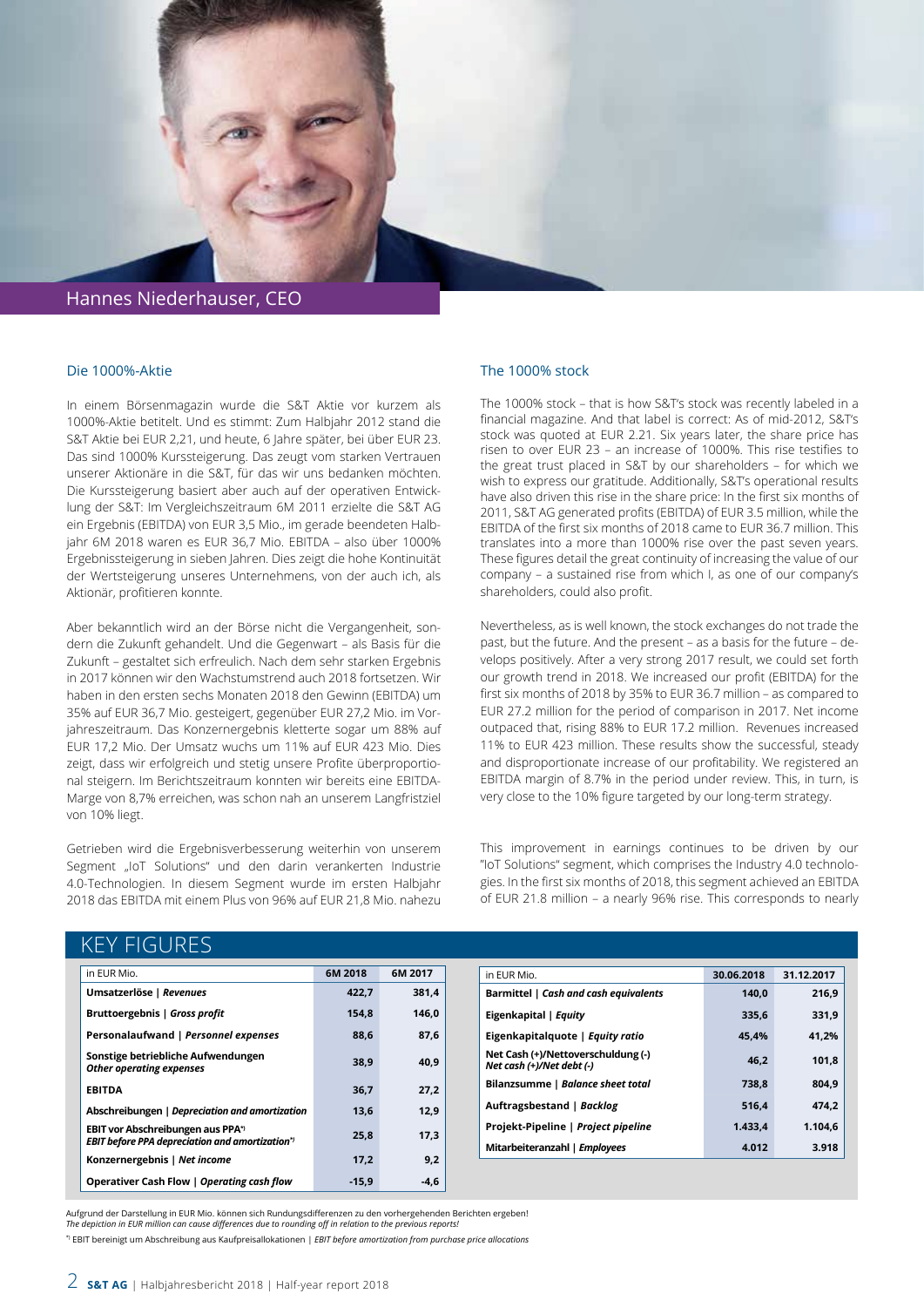

verdoppelt. Dies entspricht knapp 60% der S&T Gesamtprofite und einer EBITDA-Marge von 14%.

Industrie 4.0 bedeutet, dass Fertigungsmaschinen sich in großen Netzwerken miteinander abstimmen, was enorme Produktivitätsund Qualitätssteigerungen zur Folge hat. Den Schwerpunkt unserer Investments legen wir daher in die Weiterentwicklung dieser Technologie. Denn der Markt für Industrie 4.0-Technologie steht erst am Anfang und wächst in den nächsten Jahren mit rund 17% p.a. deutlich schneller als die Gesamtwirtschaft.

Zum 30. Juni 2018 hatte die S&T erstmals über 4.000 Mitarbeiter, davon rund 2.600 Ingenieure. Unser strategisches Ziel ist es, unsere softwarenahe IoT-Technologie auch in Nordamerika (unserem "Embedded Systems" Segment) anzubieten, um die Margen auch hier signifikant zu steigern. Im Juli 2018 sind wir diesem Ziel weiter nähergekommen, indem wir in Kanada eine Software-Firma erworben haben.

Unsere Projekt-Pipeline wuchs derweil in den ersten sechs Monaten 2018 von EUR 1.104 Mio. auf EUR 1.433 Mio. Mit Industrie 4.0-Projekten planen wir bis 2023 unsere Umsätze auf EUR 2 Mrd. zu verdoppeln, wobei unsere Profitabilität (EBITDA) noch stärker, auf über 10%, steigen soll. Für 2018 bestätigen wir unseren Ausblick von rund EUR 1 Mrd. Umsatz bei zumindest EUR 80 Mio. EBITDA.

Die Wachstumsgeschichte der S&T ist noch nicht vorbei, sie hat gerade erst begonnen!

Hannes Niederhauser CEO S&T AG

60% of S&T's total profits and translates into an EBITDA margin of 14%.

Industry 4.0 describes the process of inter-communication and attuning of production equipment in large networks. This, in turn, leads to enormous increases in productivity and quality of output. Therefore, we are investing the bulk of our resources in the further development of these technologies. This is due to a simple fact: The market for Industry 4.0 technologies is still at the beginning of its takeoff phase, which will feature some 17% rates of annual growth. It will thus substantially outperform the growth of the economy as a whole.

In a first for the company, as of June 30, 2018, S&T's workforce consisted of more than 4,000 employees – of them, around 2,600 engineers. One of the objectives of our strategy is to offer our softwareaffiliated IoT technologies in North America as well (via our "Embedded Systems" segment). This will enable us to significantly increase our margins on the market. A step towards realizing this goal was taken in July 2018, in which we acquired a Canadian software company.

During the first six months of 2018, our project pipeline grew from EUR 1,104 million to EUR 1,433 million. With our Industry 4.0 projects, we plan to double our revenues to EUR 2 billion by 2023. Our profitability (EBITDA) is planned to outgrow that and to come to more than 10%. We are confirming our 2018 forecast to achieve some EUR 1 billion in revenues and an EBITDA of at least EUR 80 million.

S&T's story of growth is not over. Quite the contrary, it has just begun!

Hannes Niederhauser CEO S&T AG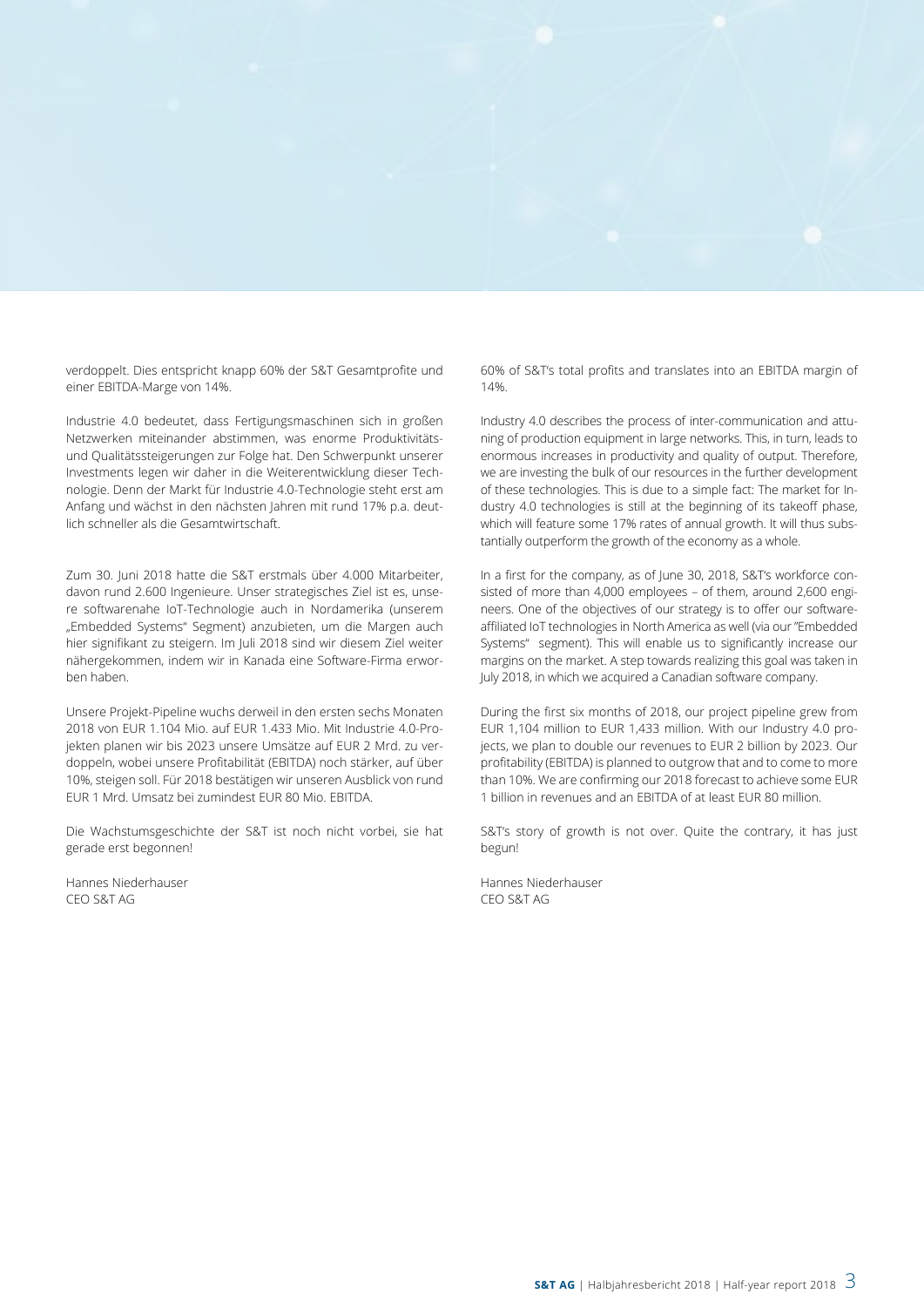#### EBITDA steigt erneut überproportional zum Umsatz an

Die S&T Gruppe konnte im ersten Halbjahr 2018 gegenüber dem Vergleichszeitraum 2017 in den wesentlichen Ertrags-, Vermögensund Liquiditätskennziffern neuerlich signifikante Verbesserungen erzielen: In der ersten Geschäftsjahreshälfte 2018 erhöhte sich, bei um rund 11% gestiegenen Umsatzerlösen, das EBITDA überproportional um rund 35%. Die langjährige Strategie des profitablen Umsatz- und Profitabilitätswachstums konnte somit im ersten Halbjahr 2018 als auch im zweiten Quartal 2018 fortgesetzt werden.

Der Umsatz steigerte sich im zweiten Quartal 2018 auf EUR 219,0 Mio. gegenüber EUR 198,6 Mio. in der Vergleichsperiode. Für das gesamte erste Halbjahr 2018 bedeutet dies einen Anstieg von EUR 381,4 Mio. auf EUR 422,7 Mio.

Das Bruttoergebnis im zweiten Quartal 2018 stieg auf EUR 80,7 Mio. (Vj.: EUR 74,2 Mio.), für das erste Halbjahr 2018 erhöhte sich das Bruttoergebnis gegenüber dem ersten Halbjahr des Geschäftsjahres 2017 von EUR 146,0 Mio. auf EUR 154,8 Mio. Auf Grund der guten Umsatzentwicklung des im Vergleich zum "IoT Solutions" Segment niedrigmargigeren "IT Services" Segments im ersten Halbjahr 2018 reduzierte sich die Bruttomarge von 38,3% auf 36,6%.

Der Personalaufwand belief sich im ersten Halbjahr 2018 auf EUR 88,6 Mio. (Vj.: EUR 87,6 Mio.) und blieb damit auf nahezu gleichem Niveau zum Vorjahr. Die sonstigen betrieblichen Aufwendungen reduzierten sich leicht von EUR 40,9 Mio. im ersten Halbjahr 2017 auf EUR 38,9 Mio. im Berichtszeitraum. Somit konnte im zweiten Quartal 2018 auf Grund der positiven Geschäftsentwicklung und der gleichzeitig niedrigeren operativen Kosten im Vergleich zum Vorjahreszeitraum ein EBITDA von EUR 19,6 Mio. (Vj.: EUR 15,0 Mio.) erzielt werden. Für das gesamte erste Halbjahr 2018 konnte ein EBITDA von EUR 36,7 Mio. nach EUR 27,2 Mio. im Vorjahr erreicht werden. Dies entspricht einer Steigerung von rund 31% gegenüber dem zweiten Quartal 2017 bzw. rund 35% gegenüber dem ersten Halbjahr 2017.

Das Konzernergebnis des zweiten Quartals 2018 belief sich demnach auf EUR 9,7 Mio. nach EUR 5,3 Mio. im Vergleichszeitraum 2017. Für das gesamte erste Halbjahr 2018 konnte das Konzernergebnis von EUR 9,2 Mio. in 2017 auf EUR 17,2 Mio. gesteigert werden. Der Gewinn je Aktie (unverwässert) stieg in der abgelaufenen Sechsmonatsperiode auf 26 Cent (Vj.: 10 Cent).

Der Personalstand auf Vollzeitäquivalentbasis stieg auf Grund der in der Berichtsperiode erfolgten Akquisitionen von 3.918 Mitarbeitern zum 31. Dezember 2017 auf 4.012 Mitarbeiter zum 30. Juni 2018.

#### EBITDA increases once more disproportionately to revenues

The S&T Group was once more able to significantly increase all of its key indicators of earnings, assets and liquidity in the first half of 2018 compared to the same period in financial year 2017. Revenues rose by some 11%. EBITDA outperformed that, rising by some 35%. As these figures detail, the long-term strategy of the S&T Group for increasing revenues and high-profitability growth was successfully pursued in both, the second quarter, and the first half as a whole of 2018.

Revenues rose in the second quarter of 2018 to EUR 219.0 million – as compared to EUR 198.6 million in the period of comparison in 2017. This yielded a rise in revenues, which went from the first half of 2017's EUR 381.4 million to 2018's EUR 422.7 million.

Gross profit increased in the second quarter of 2018 to EUR 80.7 million (PY: EUR 74.2 million), with this figure rising from the first half of the 2017 financial year's EUR 146.0 million to 2018's EUR 154.8 million. The great amount of revenues recorded by the "IT Services" segment, whose margins are lower than those of the "IoT Solutions" segment, caused the gross margin realized in the first half of 2018 to decline from 38.3% to 36.6%.

Personnel expenses came in the first half of 2018 to EUR 88.6 million (PY: EUR 87.6 million), and thus remained at nearly the same level as that of the previous year. Other operating expenses declined slightly from the first half of 2017's EUR 40.9 million to this period of reporting's EUR 38.9 million. The positive development of business joined with this reduction in operating costs (as compared to those of the previous year's period of comparison) led to an EBITDA of EUR 19.6 million (PY: EUR 15.0 million) for the second quarter of 2018. The first half of 2018's EBITDA came to EUR 36.7 million – as compared to the first half of 2017's EUR 27.2 million. 2018's figures are thus up 31% over those of the second quarter of 2017, and some 35% over those of the first half of 2017.

Net income in the second quarter of 2018 amounted to EUR 9.7 million, as compared to the period of comparison in 2017's EUR 5.3 million. Net income rose from the period of comparison in 2017's EUR 9.2 million to the first half of 2018's EUR 17.2 million. Earnings per share (undiluted) increased during the six months period 2018 to 26 cents (PY: 10 cents).

Expressed on full time equivalent basis, the number of employees rose from 3,918 on December 31, 2017 to 4,012 on June 30, 2018. This rise was caused by acquisitions made during the period under review.

Zur Entwicklung der einzelnen Segmente (in EUR Mio.):

The business done by the segments developed as follows (EUR million):

| 6M 2018                              | <b>IT Services</b> | <b>IoT</b><br><b>Solutions</b> | <b>Embedded</b><br><b>Systems</b> | Gesamt<br><b>Total</b> |
|--------------------------------------|--------------------|--------------------------------|-----------------------------------|------------------------|
| Umsatzerlöse gesamt   Revenues total | 199,9              | 185,4                          | 77,6                              | 462,9                  |
| Innenumsatz   Internal revenues      | $-7,0$             | $-29,6$                        | $-3,6$                            | $-40,2$                |
| Umsatzerlöse   External revenues     | 192,9              | 155,8                          | 74,0                              | 422,7                  |
| EBITDA                               | 9,5                | 21,8                           | 5,4                               | 36,7                   |
|                                      |                    |                                |                                   |                        |
| 6M 2017                              | <b>IT Services</b> | <b>IoT</b>                     | <b>Embedded</b>                   | Gesamt                 |
|                                      |                    | <b>Solutions</b>               | <b>Systems</b>                    | <b>Total</b>           |
| Umsatzerlöse gesamt   Revenues total | 156,7              | 171,7                          | 86,7                              | 415,1                  |
| Innenumsatz   Internal revenues      | $-3,2$             | $-27,9$                        | $-2,5$                            | $-33,6$                |
| Umsatzerlöse   External revenues     | 153,5              | 143,8                          | 84,2                              | 381,4                  |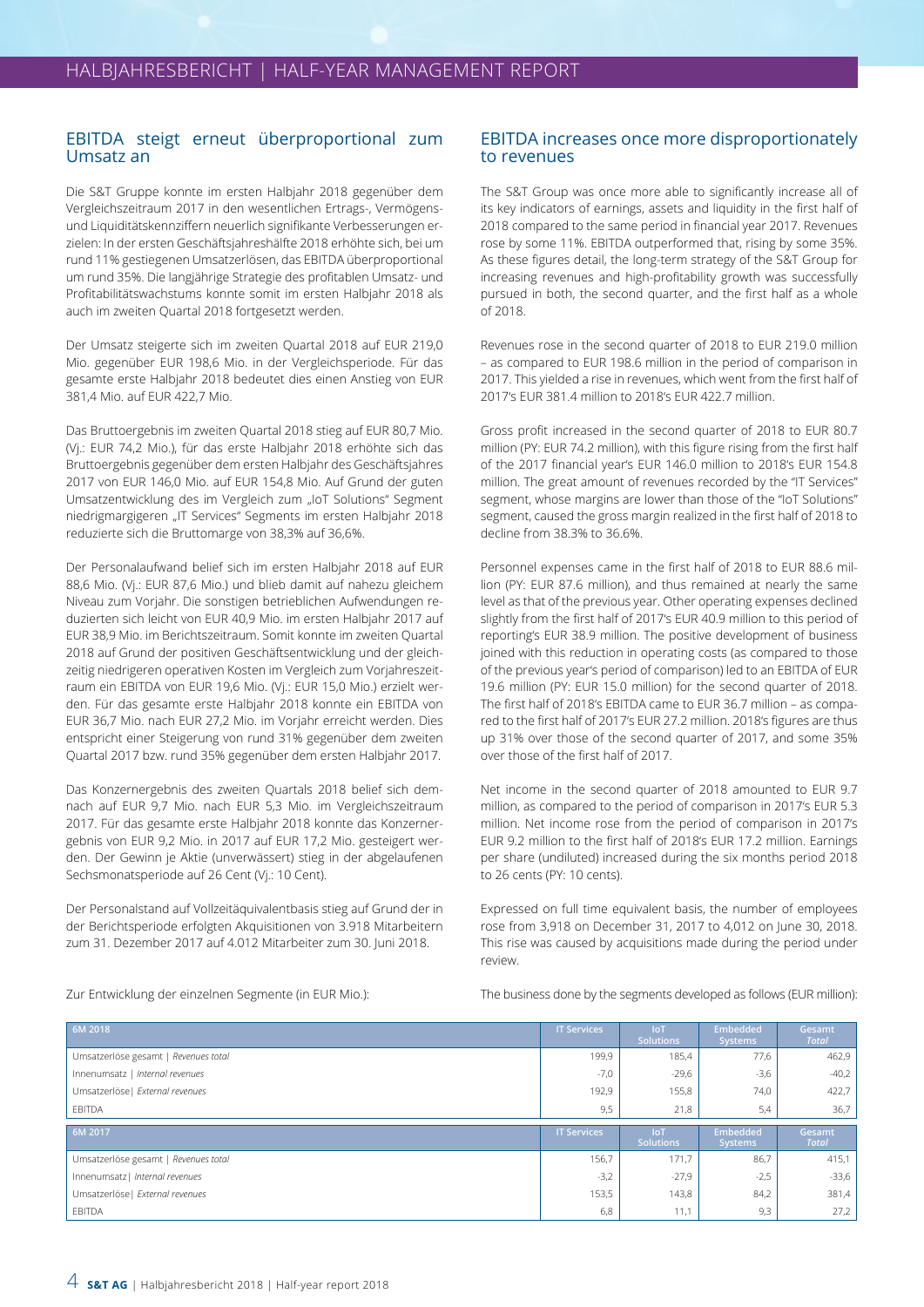| Q2 2018                              | <b>IT Services</b> | <b>IoT</b><br><b>Solutions</b> | <b>Embedded</b><br><b>Systems</b> | Gesamt<br><b>Total</b> |
|--------------------------------------|--------------------|--------------------------------|-----------------------------------|------------------------|
| Umsatzerlöse gesamt   Revenues total | 104,9              | 97,1                           | 39,0                              | 241,0                  |
| Innenumsatz   Internal revenues      | $-2,9$             | $-16,6$                        | $-2,5$                            | $-22,0$                |
| Umsatzerlöse   External revenues     | 102,0              | 80,5                           | 36,5                              | 219,0                  |
| EBITDA                               | 4,2                | 12,6                           | 2,8                               | 19,6                   |
| Q2 2017                              | <b>IT Services</b> | <b>IoT</b>                     | <b>Embedded</b>                   | Gesamt                 |
|                                      |                    | <b>Solutions</b>               | <b>Systems</b>                    | <b>Total</b>           |
| Umsatzerlöse gesamt   Revenues total | 85,5               | 89,9                           | 41,4                              | 216,8                  |
|                                      |                    |                                |                                   |                        |
| Innenumsatz   Internal revenues      | $-2,1$             | $-14,9$                        | $-1,1$                            | $-18,1$                |
| Umsatzerlöse   External revenues     | 83,4               | 75,0                           | 40,3                              | 198,6                  |

Die Strategie der S&T Gruppe, eigene Technologien insbesondere im IoT Solutions Bereich mit hochwertigen IT Services zu kombinieren, wurde auch 2018 weiter konsequent umgesetzt:

- Die Umsätze im Segment "IT Services" (ehemals "Services DACH" und "Services EE") stiegen im ersten Halbjahr 2018 auf EUR 192,9 Mio. (Vj.: EUR 153,5 Mio.). Gleiches gilt für die Umsätze dieses Segments im zweiten Quartal 2018 von EUR 102,0 Mio. (Vj.: EUR 83,4 Mio.). Im ersten Halbjahr 2018 konnte im Segment "IT Services" somit ein EBITDA von EUR 9,5 Mio. (Vj.: EUR 6,8 Mio.) erzielt werden. Das EBITDA im zweiten Quartal 2018 lag bei EUR 4,2 Mio. (Vj.: EUR 2,7 Mio.)
- Auch im ersten Halbjahr 2018 setzte sich das Wachstum des Segments "IoT Solutions" fort, wobei das EBITDA nahezu verdoppelt werden konnte: Der Umsatz stieg auf EUR 155,8 Mio. (Vj.: EUR 143,8 Mio.). Das EBITDA erhöhte sich entsprechend auf EUR 21,8 Mio. (Vj.: EUR 11,1 Mio.). Im zweiten Quartal 2018 erhöhte sich der Umsatz auf EUR 80,5 Mio. (Vj.: EUR 75,0 Mio.), das EBITDA des Segments belief sich auf EUR 12,6 Mio. nach EUR 6,6 Mio. in der Vorjahresperiode.
- Im Segment "Embedded Systems" konnten im ersten Halbjahr 2018 Umsätze in der Höhe von EUR 74,0 Mio. (Vj.: EUR 84,2 Mio.) erwirtschaftet werden. Hiervon entfielen auf das zweite Quartal 2018 Umsätze von EUR 36,5 Mio. (Vj.: EUR 40,3 Mio.). Der Rückgang ist unter anderem der Entwicklung des US-Dollar geschuldet. Das EBITDA des Segments "Embedded Systems" betrug im gesamten ersten Halbjahr 2018 EUR 5,4 Mio. (Vj.: EUR 9,3 Mio.), davon entfielen EUR 2,8 Mio. auf das zweite Quartal 2018 (Vj.: EUR 5,6 Mio.).

## Solide Finanzlage

Die Vermögens- und Liquiditätslage der Gesellschaft entwickelt sich positiv. Der Rückgang der liquiden Mittel auf EUR 140,0 Mio. zum 30. Juni 2018 gegenüber EUR 216,9 Mio. zum 31. Dezember 2017 bzw. EUR 172,9 Mio. zum 31. März 2018 ist neben saisonalen Effekten insbesondere auf die Rückzahlung der EUR 15 Mio. Anleihe im Mai 2018 als auch auf die Zahlung der Dividende von EUR 0,13 je Aktie im Juni 2018 zurückzuführen. Mit Rückführung der hochverzinsten Anleihe aus dem Jahr 2013 (7,25% p.a.) konnten die Zinskosten mit Wirkung ab Mai 2018 weiter gesenkt werden. Zur Optimierung der Fristigkeiten und Absicherung der Finanzierungskosten der S&T Gruppe wurde im Juni 2018 eine Bankenfinanzierung im Ausmaß von EUR 30 Mio. vorzeitig verlängert und gleichzeitig der Zinssatz auf die gesamte erweiterte Laufzeit fixiert. Darüber hinaus stehen der Gesellschaft ungenutzte Finanzierungslinien offen, um das weitere Wachstum der S&T Gruppe zu finanzieren.

The strategy of the S&T Group to combine proprietary technologies – with this especially applying to the "IoT Solutions" area – with highquality IT services was pursued in 2018:

- The revenues registered by the "IT Services" segment (formerly the segments "Services Germany, Austria and Switzerland" and "Services EE") rose in the first six months of 2018 to EUR 192.9 million (PY: EUR 153.5 million). The same increase was achieved by the segment in the second quarter of 2018, in which the segment's revenues came to EUR 102.0 million (PY: EUR 83.4 million). This enabled the "IT Services" segment to realize an EBITDA of EUR 9.5 million (PY: EUR 6.8 million) for the first half of 2018. The second quarter of 2018's EBITDA amounted to EUR 4.2 million (PY: EUR 2.7 million).
- The "IoT Solutions" segment set forth its strong growth in the first half of 2018, in which the segment was able to nearly double its EBITDA. Revenues rose to EUR 155.8 million (PY: EUR 143.8 million). Its EBITDA staged a much greater increase, rising to EUR 21.8 million (PY: EUR 11.1 million). The segment increased its revenues in the second quarter of 2018 to EUR 80.5 million (PY: EUR 75.0 million), with the segment's second quarter EBITDA coming to EUR 12.6 million – as opposed to EUR 6.6 million in the previous year's period of comparison.
- The "Embedded Systems" segment realized revenues in the first half of 2018 of EUR 74.0 million (PY: EUR 84.2 million). Of these, EUR 36.5 million (PY: EUR 40.3 million) were realized in the second quarter of 2018. One cause of this decline was the development of the US dollar. The "Embedded Systems" segment's EBITDA amounted in the first half of 2018 to EUR 5.4 million (PY: EUR 9.3 million). Of that, EUR 2.8 million was earned in the second quarter of 2018 (PY: EUR 5.6 million).

## Solid finances

The company's assets and liquidity continued to develop positively. The reduction of liquid funds to EUR 140.0 million as of lune 30, 2018 – as compared to December 31, 2017's EUR 216.9 million and to March 31, 2018's EUR 172.9 million – was attributable to seasonal effects, and especially to the repayment of the EUR 15 million bond in May 2018, and to the payment of a dividend amounting to EUR 0.13 per share in June 2018. The repayment of the bond, which had been issued in 2013 and which bore a high interest rate (7.25% p.a.), enabled interest expenditures to be further reduced, with this taking effect as of May 2018. To optimize the structure of maturities and to secure against undue financing costs to be borne by the S&T Group, a bank-provided financing amounting to EUR 30 million was extended in June 2018 on an ahead-of-schedule basis. Additionally, a fixed interest rate for the entire (and thus also extended) term of the loan was agreed upon. Also available to the company are lines of financing that have yet to be utilized to finance further growth of the S&T Group.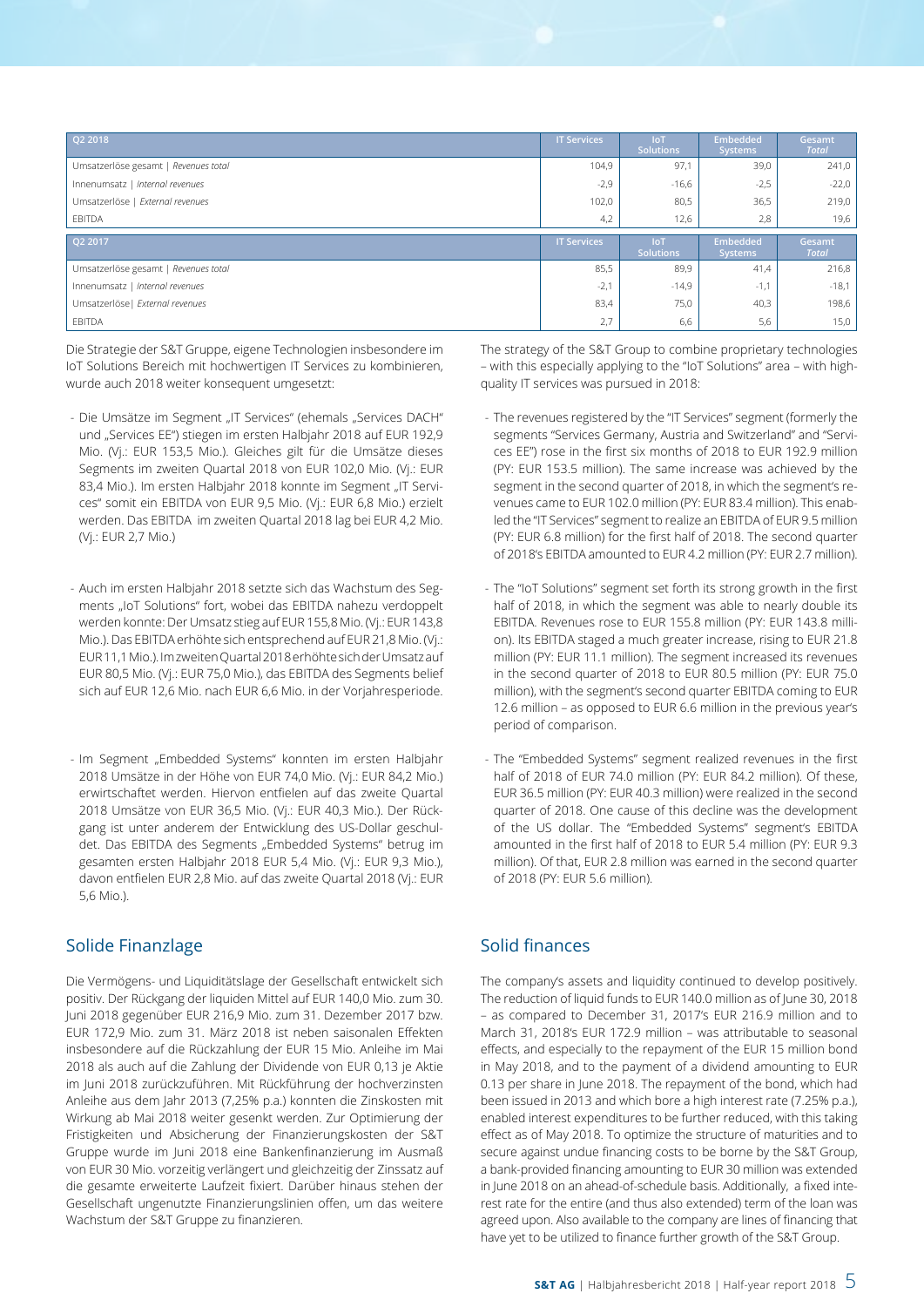Das Eigenkapital belief sich zum 30. Juni 2018 auf EUR 335,6 Mio. (31. Dezember 2017: EUR 331,9 Mio.). Auf Grund der saisonal kürzeren Bilanzsumme erhöhte sich die Eigenkapitalquote per 30. Juni 2018 auf 45,4% (31. Dezember 2017: 41,2%) und zeigt die solide Finanzierung der S&T Gruppe. Der operative Cashflow des zweiten Quartals 2018 betrug EUR 9,9 Mio. (Vj.: TEUR 2). Im ersten Halbjahr resultiert dies in einem operativen Cashflow von EUR -15,9 Mio. (Vj.: EUR -4,6 Mio.).

## Chancen und Risiken

Die Positionierung der S&T Gruppe als international führender Anbieter von Industrie 4.0- bzw. Internet of Things-Technologie und namhaftes Systemhaus mit Fokus auf die Entwicklung eigener Technologien und Präsenz in den Märkten DACH (Deutschland, Österreich, Schweiz), Osteuropa, Nordamerika und Russland ist unverändert aufrecht. Ebenso unverändert stehen wir auch hinter unserer Strategie: Profitables Wachstum!

Die volkswirtschaftlichen Rahmenbedingungen für die Absatzmärkte der S&T Gruppe haben sich gegenüber den Vorquartalen nicht wesentlich verändert: Während in der DACH-Region und im nördlichen Osteuropa die Wirtschaftsleistung weiterhin wächst, entwickelt sich die Wirtschaft im südlichen Osteuropa langsamer, aber besser als in den Vorjahren. Für Russland wird, nach Jahren des negativen Wirtschaftswachstums auf Grund der geopolitischen Diskussionen und der damit einhergehenden wirtschaftlichen und politischen Unsicherheit, für 2018 eine Trendwende und damit die Rückkehr zu einem positiven Wachstum prognostiziert. Der Eintritt dieser Trendwende scheint jedoch nach wie vor als ungewiss und stark risikobehaftet, insbesondere im Hinblick auf die laufenden geopolitischen Diskussionen und Unsicherheiten. In den für die S&T Gruppe neueren Märkten in Nordamerika ist nach wie vor unklar, wieweit die aktuellen Diskussionen um die Einführung von weiteren Zöllen bzw. Tarifen zwischen den USA, der Europäischen Union und China reichen bzw. umgesetzt werden und dadurch das Geschäft der S&T Gruppe beeinflussen könnten.

Das strategische Ziel des Managements, die S&T AG weiter zu einem innovativen Technologieunternehmen bzw. Lösungsanbieter mit einem zunehmenden Anteil an Eigenentwicklungen zu wandeln und aufgrund dadurch steigender Wertschöpfung höhere Profitmargen zu erzielen, wird auch 2018 konsequent weitergeführt werden. Der Hauptfokus liegt hier nach der abgeschlossenen Restrukturierung der Kontron Gruppe insbesondere auf der Entwicklung weiterer, integrierter Produkte im Software-Bereich sowie der Stärkung des "IoT Solutions" bzw. "Embedded Systems" Segments durch Akquisitionen, wie zuletzt mit der Übernahme von Teilen der Exceet Electronics Gruppe in Deutschland, Österreich und der Schweiz, als auch der Inocybe Corporation in Kanada.

As of June 30, 2018, equity came to EUR 335.6 million (December 31, 2017: EUR 331.9 million). The seasonally-produced reduction in the balance sheet sum caused the equity rate as of June 30, 2018 to rise to 45.4% (December 31, 2017: 41.2%). These figures detail the solidity of the financing of the S&T Group. The second quarter of 2018's operative cash flow came to EUR 9.9 million (PY: TEUR 2). This yielded an operative cash flow for the first half of 2018 of EUR -15.9 million (PY: EUR -4.6 million).

## Opportunities and risks

The positioning of the S&T Group as one of the world's leading suppliers of Industry 4.0 and Internet of Things technologies and as a renowned provider of IT systems that feature proprietary-developed technologies, which are distributed in Germany, Austria, Switzerland, Eastern Europe, Russia and North America is being maintained – as is our strategy of achieving highly-profitable growth!

The performances of the markets in which the S&T Group generates its revenues did not essentially change compared to the previous quarters. The GDPs of Germany, Austria and Switzerland and in the northern Eastern Europe countries continued to grow. The economies of southern Eastern Europe did not keep pace with this, but did turn in rates of growth higher than those of the previous years. Russia's years of negative economic growth – caused by geopolitical discussions and by the ensuing economic and political uncertainties – are expected to end in 2018, for which a return to positive growth has been foreseen for it. The materialization of this turnaround still seems fraught with doubts and risks. These are especially due to the ongoing geopolitical discussions and uncertainties. Shaping the – to the S&T Group – new markets in North America is the persistence of discussions on the introduction and possible extent of further duties and tariffs to be levied on goods traded among the USA, the European Union and China – that could have a possible impact upon the business done by the S&T Group.

The strategy of the management of S&T AG is to transform the company into one providing innovative technologies and solutions featuring proprietary developments. This yields the increases in value added, permitting greater profit margins. This strategy is being consistently set forth in 2018. Now, after the successful restructuring of the Kontron group, the strategy's focus has been placed on the development of further integrated products forming part of the software area, and on the strengthening of the "IoT Solutions" and "Embedded Systems" segments through acquisitions. Such acquisitions are the recent takeovers of parts of the Exceet Electronics group in Germany, Austria and Switzerland, and of Inocybe Corporation in Canada.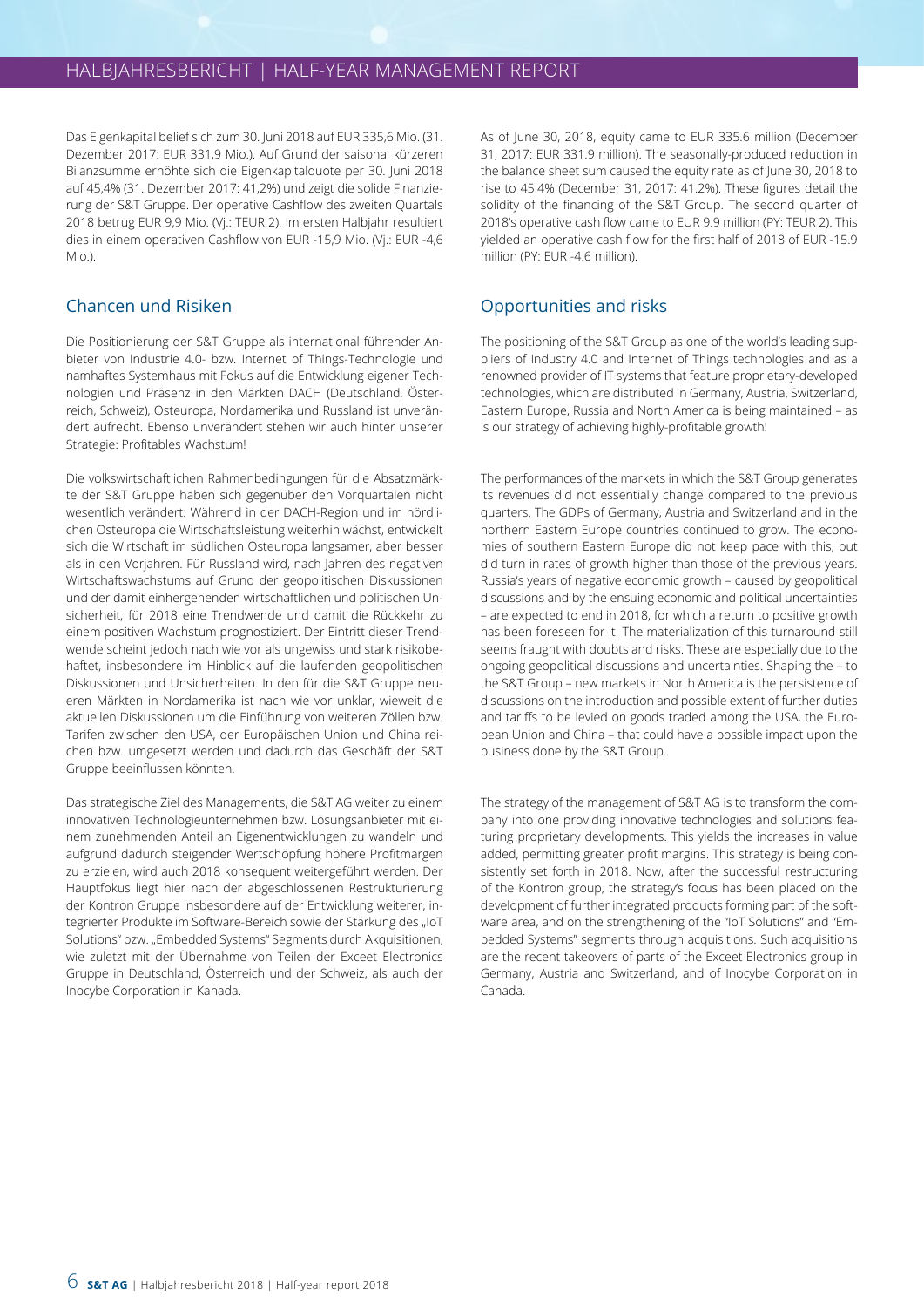# KONZERN-GEWINN- UND VERLUSTRECHNUNG | CONSOLIDATED INCOME STATEMENT

| Konzern-Gewinn- und Verlustrechnung   Consolidated income statement                                                                                          | 6M 2018<br><b>TEUR</b> | 6M 2017<br><b>TEUR</b> | Q2 2018<br><b>TEUR</b> | Q2 2017<br><b>TEUR</b> |
|--------------------------------------------------------------------------------------------------------------------------------------------------------------|------------------------|------------------------|------------------------|------------------------|
| Umsatzerlöse   Revenues                                                                                                                                      | 422.666                | 381.432                | 219.035                | 198.588                |
| Aktivierte Entwicklungskosten   Capitalized development costs                                                                                                | 7.274                  | 6.175                  | 3.966                  | 3.224                  |
| Sonstige betriebliche Erträge   Other income                                                                                                                 | 2.158                  | 3.530                  | 1.461                  | 1.603                  |
| Aufwendungen für Material und sonstige bezogene Leistungen   Expenses for materials and other services purchased                                             | $-267.885$             | $-235.463$             | $-138.370$             | $-124.386$             |
| Personalaufwand   Personnel expenses                                                                                                                         | $-88.633$              | $-87.585$              | $-45.082$              | $-43.115$              |
| Abschreibungen   Depreciation and amortization                                                                                                               | $-13.596$              | $-12.915$              | $-6.811$               | $-6.404$               |
| Sonstige betriebliche Aufwendungen   Other operating expenses                                                                                                | $-38.910$              | $-40.933$              | $-21.419$              | $-20.960$              |
| Ergebnis aus der betrieblichen Tätigkeit   Results from business operations                                                                                  | 23.074                 | 14.241                 | 12.780                 | 8.550                  |
| Finanzerträge   Finance income                                                                                                                               | 603                    | 172                    | 311                    | 103                    |
| Finanzaufwendungen   Finance expenses                                                                                                                        | $-3.407$               | $-3.438$               | $-1.618$               | $-2.050$               |
| Finanzergebnis   Financial result                                                                                                                            | $-2.804$               | $-3.266$               | $-1.307$               | $-1.947$               |
| Anteil am Ergebnis assoziierter Unternehmen   Result from associated companies                                                                               | $\overline{4}$         | $\mathbf{0}$           |                        | $\mathbf{0}$           |
| Ergebnis vor Ertragsteuern   Earnings before taxes                                                                                                           | 20.274                 | 10.975                 | 11.474                 | 6.603                  |
| Ertragsteuern   Income taxes                                                                                                                                 | $-3.054$               | $-1.821$               | $-1.780$               | $-1.259$               |
| Konzernergebnis   Consolidated income                                                                                                                        | 17.220                 | 9.154                  | 9.694                  | 5.344                  |
| Periodenergebnis zurechenbar den Anteilsinhabern ohne beherrschenden Einfluss<br>Results from the period attributable to owners of non-controlling interests | 976                    | 4.308                  | 809                    | 2.930                  |
| Periodenergebnis zurechenbar den Anteilsinhabern der Muttergesellschaft<br>Results from the period attributable to owners of interests in parent company     | 16.244                 | 4.846                  | 8.885                  | 2.414                  |
| Ergebnis je Aktie (unverwässert)   Earnings per share (undiluted)                                                                                            | 0,26                   | 0,10                   | 0,14                   | 0,05                   |
| Ergebnis je Aktie (verwässert)   Earnings per share (diluted)                                                                                                | 0,25                   | 0,09                   | 0,13                   | 0,04                   |
| Durchschnittlich im Umlauf befindliche Aktien in Tausend (unverwässert)<br>Average number of shares in circulation (in thousands of shares undiluted)        | 63.549                 | 48.947                 | 63.653                 | 48.966                 |
| Durchschnittlich im Umlauf befindliche Aktien in Tausend (verwässert)<br>Average number of shares in circulation (in thousands of shares diluted)            | 63.949                 | 49.604                 | 63.949                 | 49.604                 |
| Anzahl Aktien zum Stichtag in Tausend   Number of shares as of balance sheet date (in thousands)                                                             | 63.871                 | 49.038                 | 63.871                 | 49.038                 |

| Konzern-Gesamtperiodenerfolgsrechnung   Statement of other comprehensive income                                                                                                                | 6M 2018<br><b>TEUR</b> | 6M 2017<br><b>TEUR</b> | 02 2018<br><b>TEUR</b> | 02 2017<br><b>TEUR</b> |
|------------------------------------------------------------------------------------------------------------------------------------------------------------------------------------------------|------------------------|------------------------|------------------------|------------------------|
| Konzernergebnis   Consolidated income                                                                                                                                                          | 17.220                 | 9.154                  | 9.694                  | 5.344                  |
| Beträge, die nicht in die Gewinn- und Verlustrechnung umgegliedert werden<br>Items that will not be reclassified to profit or loss                                                             |                        |                        |                        |                        |
| Neubewertungen gemäß IAS 19   Remeasurement according to IAS 19<br>Gewinne(+)/Verluste(-) aus Neubewertung   Gains(+)/losses(-) from remeasurement                                             | $-29$                  | $\Omega$               | $\Omega$               |                        |
| Beträge, die ggf. in künftigen Perioden in die Gewinn- und Verlustrechnung umgegliedert werden<br>Items that may be subsequently reclassified to profit or loss                                |                        |                        |                        |                        |
| Unrealisierte Gewinne/Verluste aus der Währungsumrechnung   Unrealized gains/losses from currency translation                                                                                  | 450                    | $-4.037$               | 1.985                  | $-3.945$               |
| Unrealisierte Gewinne/Verluste aus der Zeitwertbewertung von Wertpapieren zur Veräußerung verfügbar<br>Unrealized gains/losses from measurement at fair value of available for sale securities | 3                      | $\Omega$               | $\mathcal{R}$          |                        |
|                                                                                                                                                                                                | 453                    | $-4.037$               | 1.988                  | $-3.945$               |
| Sonstiges Ergebnis   Other comprehensive income                                                                                                                                                | 424                    | $-4.037$               | 1.988                  | $-3.945$               |
| Konzern-Gesamtperiodenerfolg   Total comprehensive income                                                                                                                                      | 17.644                 | 5.117                  | 11.682                 | 1.399                  |
| davon entfallen auf   of which attributable to                                                                                                                                                 |                        |                        |                        |                        |
| Anteilsinhaber ohne beherrschenden Einfluss   Owners of non-controlling interests                                                                                                              | 1.330                  | 1.108                  | 1.685                  | 681                    |
| Anteilsinhaber der Muttergesellschaft   Owners of interests in parent company                                                                                                                  | 16.314                 | 4.009                  | 9.997                  | 718                    |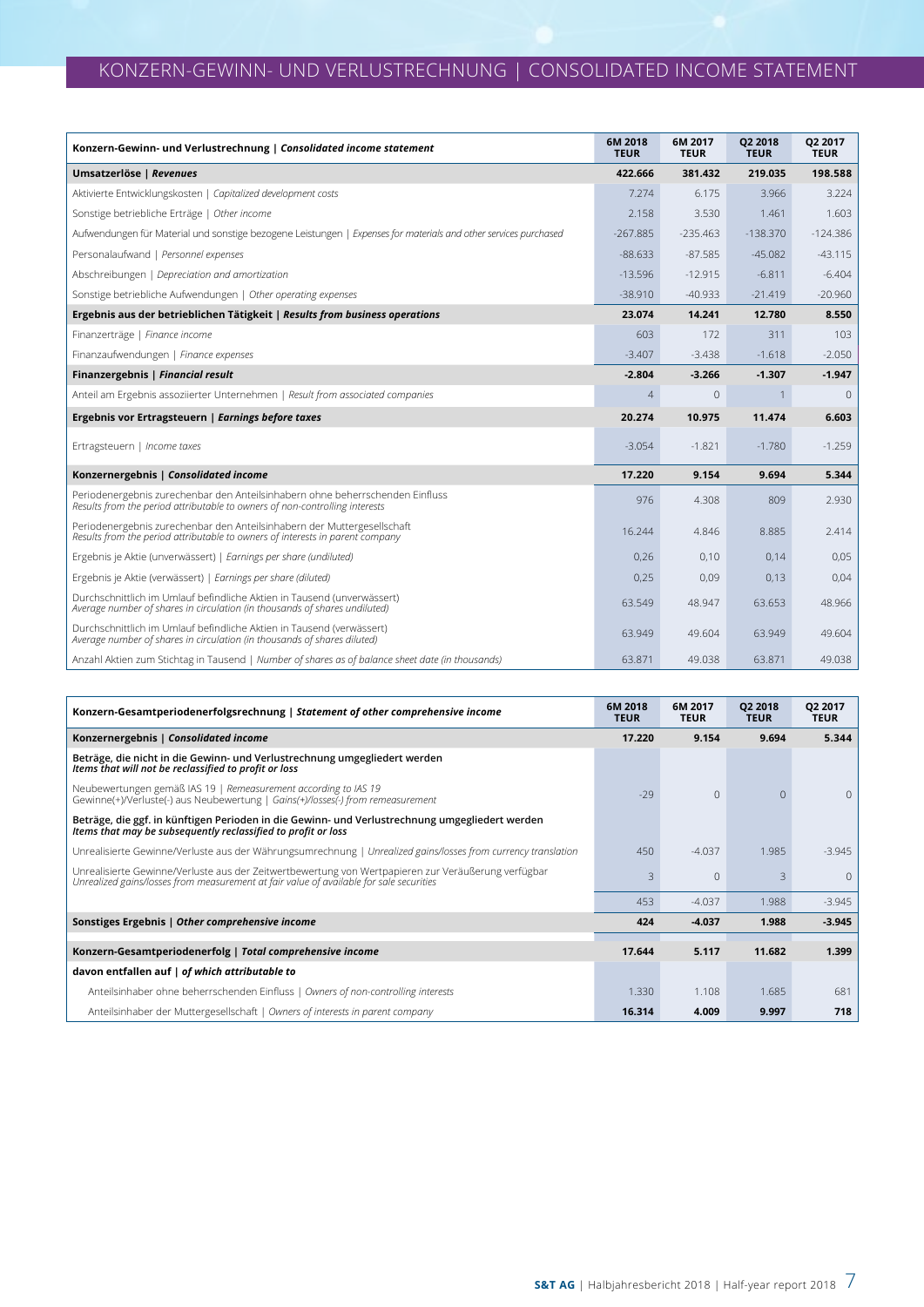# KONZERN-BILANZ | CONSOLIDATED BALANCE SHEET

| VERMÖGEN   Assets                                                                    | 30.06.2018<br><b>TEUR</b> | 31.12.2017<br><b>TEUR</b> |
|--------------------------------------------------------------------------------------|---------------------------|---------------------------|
| Langfristige Vermögenswerte   Non-current assets                                     |                           |                           |
| Sachanlagen   Property, plant and equipment                                          | 30.745                    | 31.871                    |
| Immaterielle Vermögenswerte   Intangible assets                                      | 189.759                   | 189.929                   |
| Anteile an assoziierten Unternehmen   Investments in associated companies            | 320                       | 316                       |
| Finanzielle Vermögenswerte   Financial assets                                        | 14.243                    | 17.258                    |
| Latente Steuern   Deferred taxes                                                     | 27,040                    | 28.610                    |
|                                                                                      | 262.107                   | 267.984                   |
| Kurzfristige Vermögenswerte   Current assets                                         |                           |                           |
| Vorräte   Inventories                                                                | 116.524                   | 104.016                   |
| Forderungen aus Lieferungen und Leistungen   Trade accounts receivable               | 151.870                   | 171.058                   |
| Vertragsvermögenswerte aus Kundenverträgen   Contract assets from customer contracts | 3.444                     | 1.346                     |
| Sonstige Forderungen und Vermögenswerte   Other receivables and assets               | 64.817                    | 43.519                    |
| Liquide Mittel   Cash and cash equivalents                                           | 140.034                   | 216.946                   |
|                                                                                      | 476.689                   | 536.885                   |
| SUMME VERMÖGEN   Total assets                                                        | 738.796                   | 804.869                   |

| EIGENKAPITAL UND SCHULDEN   Equity and liabilities                                                                                      | 30.06.2018<br><b>TEUR</b> | 31.12.2017<br><b>TEUR</b> |
|-----------------------------------------------------------------------------------------------------------------------------------------|---------------------------|---------------------------|
| Konzerneigenkapital   Equity                                                                                                            |                           |                           |
| Gezeichnetes Kapital   Subscribed capital                                                                                               | 63.871                    | 63.442                    |
| Kapitalrücklage   Capital reserves                                                                                                      | 164.463                   | 167.789                   |
| Angesammelte Ergebnisse   Accumulated results                                                                                           | 87.472                    | 79.529                    |
| Sonstige Eigenkapitalbestandteile   Other reserves                                                                                      | $-5.584$                  | $-5.654$                  |
| Auf die Anteilsinhaber der Muttergesellschaft entfallendes Eigenkapital<br>Equity attributable to owners of interests in parent company | 310.222                   | 305.106                   |
| Anteile ohne beherrschenden Einfluss   Non-controlling interests                                                                        | 25.354                    | 26.745                    |
|                                                                                                                                         | 335.576                   | 331.851                   |
| Langfristige Schulden   Non-current liabilities                                                                                         |                           |                           |
| Langfristige finanzielle Verbindlichkeiten   Non-current financial liabilities                                                          | 62.076                    | 68.694                    |
| Sonstige langfristige Verbindlichkeiten   Other non-current liabilities                                                                 | 26.956                    | 35.219                    |
| Latente Steuern   Deferred taxes                                                                                                        | 8.148                     | 9.465                     |
| Rückstellungen   Provisions                                                                                                             | 19.681                    | 21.219                    |
|                                                                                                                                         | 116.861                   | 134.597                   |
| Kurzfristige Schulden   Current liabilities                                                                                             |                           |                           |
| Kurzfristige finanzielle Verbindlichkeiten   Current financial liabilities                                                              | 31.720                    | 46.440                    |
| Verbindlichkeiten aus Lieferungen und Leistungen   Trade accounts payable                                                               | 122.145                   | 154.801                   |
| Vertragsverpflichtungen aus Kundenverträgen   Contract liabilities from customer contracts                                              | 124                       | 73                        |
| Rückstellungen   Provisions                                                                                                             | 29.660                    | 36.680                    |
| Sonstige kurzfristige Verbindlichkeiten   Other current liabilities                                                                     | 102.710                   | 100.427                   |
|                                                                                                                                         | 286.359                   | 338.421                   |
| SUMME EIGENKAPITAL UND SCHULDEN   Total equity and liabilities                                                                          | 738.796                   | 804.869                   |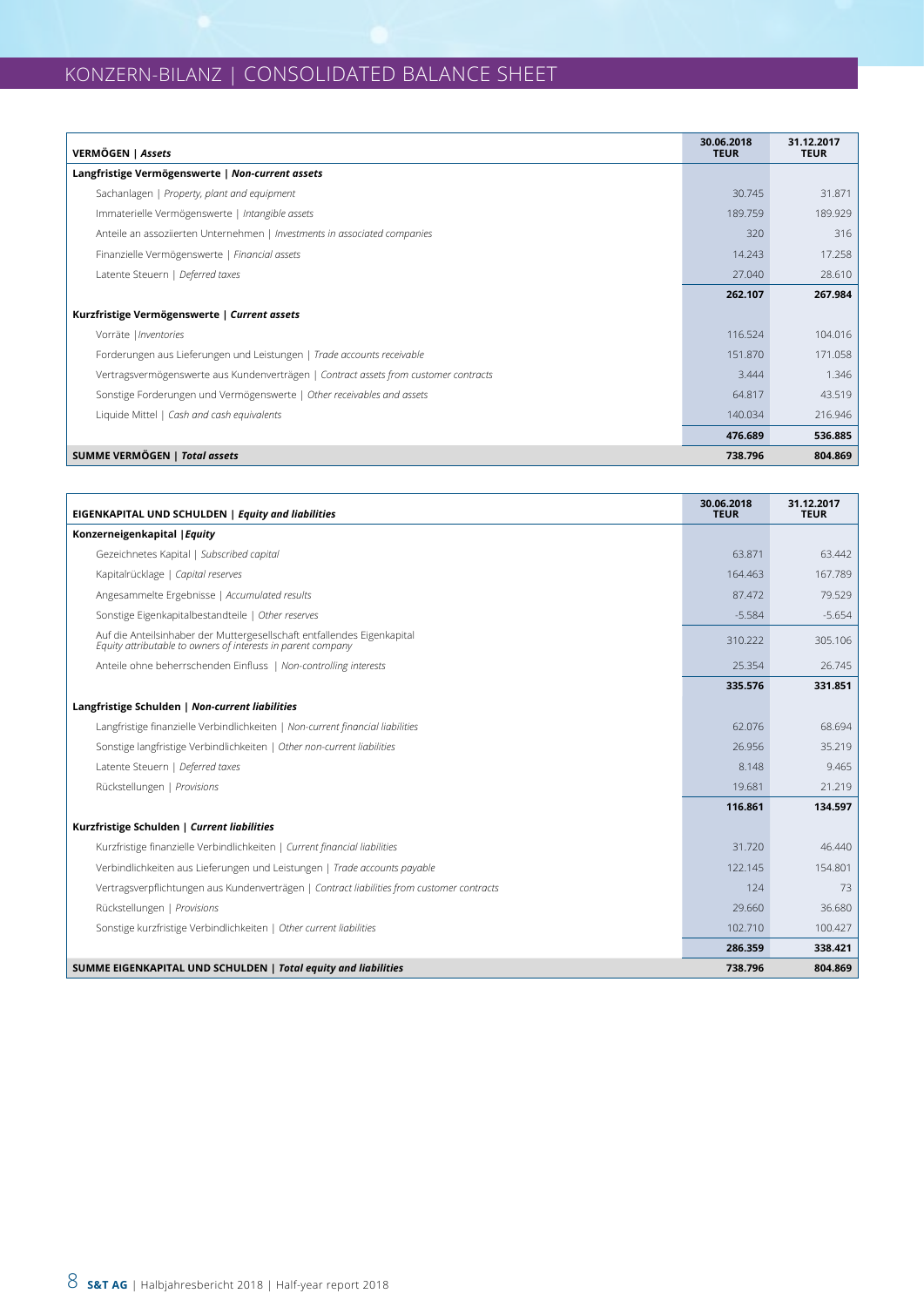# KONZERN-GELDFLUSSRECHNUNG | CONSOLIDATED CASH FLOW STATEMENT

|                                                                                                                                                                                                                                                             | 6M 2018<br><b>TEUR</b> | 6M 2017<br><b>TEUR</b> | Q2 2018<br><b>TEUR</b> | Q2 2017<br><b>TEUR</b>  |
|-------------------------------------------------------------------------------------------------------------------------------------------------------------------------------------------------------------------------------------------------------------|------------------------|------------------------|------------------------|-------------------------|
| Konzern-Cashflow aus betrieblicher Tätigkeit   Cash flows from operating activities                                                                                                                                                                         |                        |                        |                        |                         |
| Ergebnis vor Ertragssteuern   Earnings before taxes                                                                                                                                                                                                         | 20.274                 | 10.975                 | 11.474                 | 6.603                   |
| Abschreibungen   Depreciation and amortization                                                                                                                                                                                                              | 13.596                 | 12.915                 | 6.811                  | 6.404                   |
| Zinsaufwendungen   Interest expenses                                                                                                                                                                                                                        | 3.408                  | 3.438                  | 1.619                  | 2.050                   |
| Zinserträge und Erträge aus dem Abgang von Finanzanlagen<br>Interest and other income from the disposal of financial assets                                                                                                                                 | $-603$                 | $-172$                 | $-311$                 | $-103$                  |
| Anteil Ergebnis von assoziierten Unternehmen<br>Result from associated companies                                                                                                                                                                            | -4                     | $\theta$               | $-1$                   | $\mathbf 0$             |
| Zunahme/Abnahme der Rückstellungen   Increase/decrease of provisions                                                                                                                                                                                        | $-3.110$               | $-8.250$               | $-2.098$               | -4.993                  |
| Gewinne/Verluste aus dem Abgang von langfristigen nicht-finanziellen Vermögenswerten<br>Gains/losses from the disposal of non-current non-financial assets                                                                                                  | $-519$                 | $-15$                  | $-507$                 | $-272$                  |
| Veränderung von Vorräten   Changes in inventories                                                                                                                                                                                                           | $-11.820$              | $-6.858$               | $-5.969$               | $-1.755$                |
| Veränderung von Forderungen aus Lieferungen und Leistungen sowie Vertragsvermögenswerten<br>Changes in trade accounts receivable and contract assets                                                                                                        | 21.043                 | 36.162                 | $-2.731$               | 9.600                   |
| Veränderung von sonstigen Forderungen und Vermögenswerten   Changes in other receivables and assets                                                                                                                                                         | $-11.823$              | $-7.320$               | $-5.723$               | 4.209                   |
| Veränderung von Verbindlichkeiten aus Lieferungen und Leistungen sowie Vertragsverpflichtungen<br>Changes in trade accounts payable and contract liabilities                                                                                                | $-35.464$              | $-26.950$              | 4.938                  | $-8.534$                |
| Veränderung von sonstigen Verbindlichkeiten   Changes in other liabilities                                                                                                                                                                                  | $-9.088$               | $-8.441$               | 2.271                  | $-7.080$                |
| Sonstige nicht zahlungswirksame Erträge und Aufwendungen   Other non-cash income and expenses                                                                                                                                                               | 1.214                  | $-4.462$               | 1.166                  | $-2.346$                |
| Aus laufender Geschäftstätigkeit erwirtschaftete Zahlungsmittel   Cash and cash equivalents from operations                                                                                                                                                 | $-12.896$              | 1.022                  | 10.939                 | 3.783                   |
| Gezahlte Ertragssteuern   Income taxes paid                                                                                                                                                                                                                 | $-3.023$               | $-5.609$               | $-1.017$               | $-3.781$                |
| Netto-Geldfluss aus der operativen Tätigkeit   Net cash flows from operating activities                                                                                                                                                                     | $-15.919$              | $-4.587$               | 9.922                  | $\overline{\mathbf{2}}$ |
| Konzern-Cashflow aus der Investitionstätigkeit   Cash flows from investing activities                                                                                                                                                                       |                        |                        |                        |                         |
| Erwerb von Ifr. nicht-finanziellen Vermögenswerten   Purchase of non-current non-financial assets                                                                                                                                                           | $-11.279$              | $-10.603$              | $-6.515$               | $-4.929$                |
| Erwerb von Finanzinstrumenten   Purchase of financial instruments                                                                                                                                                                                           | $-32$                  | $\mathbf{0}$           | $-32$                  | $\mathbf{0}$            |
| Erlöse aus dem Verkauf von Ifr. nicht-finanziellen Vermögenswerten   Proceeds from sale of non-current non-<br>finacal assetss                                                                                                                              | 764                    | 225                    | 590                    | 181                     |
| Ein-/Auszahlung für Finanzinstrumente   Disposal/purchase of financial instruments                                                                                                                                                                          | 428                    | 121                    | $-2.463$               | $-681$                  |
| Ein-/Auszahlungen für den Erwerb von Tochterunternehmen abzüglich übernommener Zahlungsmittel und<br>zuzüglich übernommener Kontokorrentverbindlichkeiten<br>Payment to acquire subsidiaries less cash assumed and plus current account liabilities assumed | $-4.233$               | $-5.635$               | $-3.727$               | $-5.508$                |
| Zinseinnahmen   Interest income                                                                                                                                                                                                                             | 442                    | 118                    | 254                    | 78                      |
| Netto-Geldfluss aus Investitionstätigkeit   Net cash flows from investing activities                                                                                                                                                                        | $-13.910$              | $-15.774$              | $-11.893$              | $-10.859$               |
| Konzern-Cashflow aus der Finanzierungstätigkeit   Cash flows from financing activities                                                                                                                                                                      |                        |                        |                        |                         |
| Aufnahme Finanzverbindlichkeiten   Increase in financial liabilities                                                                                                                                                                                        | 1.851                  | 31.372                 | 868                    | 28.654                  |
| Rückzahlung Finanzverbindlichkeiten   Decrease in financial liabilities                                                                                                                                                                                     | $-30.432$              | $-31.066$              | $-21.791$              | $-24.657$               |
| Gezahlte Zinsen   Interests paid                                                                                                                                                                                                                            | $-2.968$               | $-3.710$               | $-1.677$               | $-2.781$                |
| Auszahlungen aus Erwerb von nicht beherrschenden Anteilen   Acquisition of non-controlling interests                                                                                                                                                        | $-6.998$               | $\mathbf{0}$           | $\mathbf 0$            | 0                       |
| Dividenden an Anteile ohne beherrschenden Einfluss   Dividends to owners of non-controlling interests                                                                                                                                                       | $\overline{0}$         | $-2.336$               | $\mathbf 0$            | $-583$                  |
| Dividenden an Anteilsinhaber der Muttergesellschaft   Dividends to owners of interests in parent company                                                                                                                                                    | $-8.301$               | $\mathbf{0}$           | $-8.301$               | $\mathbf 0$             |
| Kapitalerhöhung (abzüglich Transaktionskosten)   Capital increase (less transaction costs)                                                                                                                                                                  | 318                    | 532                    | 52                     | 532                     |
| Netto-Geldfluss aus der Finanzierungstätigkeit   Net cash flows from financing activities                                                                                                                                                                   | -46.530                | $-5.208$               | $-30.849$              | 1.165                   |
| Wechselkursveränderungen   Changes in exchange rates                                                                                                                                                                                                        | $-779$                 | 479                    | 277                    | $-495$                  |
| Veränderung des Finanzmittelbestandes   Changes in financial funds                                                                                                                                                                                          | $-77.138$              | $-25.090$              | -32.543                | $-10.187$               |
| Finanzmittelbestand zu Beginn des Geschäftsjahres   Financial funds as of the beginning of the financial year                                                                                                                                               | 200.769                | 103.801                | 157.738                | 88.898                  |
| Finanzmittelbestand am Ende des Geschäftsjahres<br>Financial funds as of the end of the financial year                                                                                                                                                      | 123.631                | 78.711                 | 125.195                | 78.711                  |
| Kontokorrentverbindlichkeiten   Overdrafts                                                                                                                                                                                                                  | 13.187                 | 17.487                 | 13.187                 | 17.487                  |
| Guthaben bei Kreditinstituten mit Verfügungsbeschränkung   Restricted-disposition credit balances at banks                                                                                                                                                  | 3.216                  | 4.962                  | 3.216                  | 4.962                   |
| Liquide Mittel gesamt   Total cash and cash equivalents                                                                                                                                                                                                     | 140.034                | 101.160                | 141.598                | 101.160                 |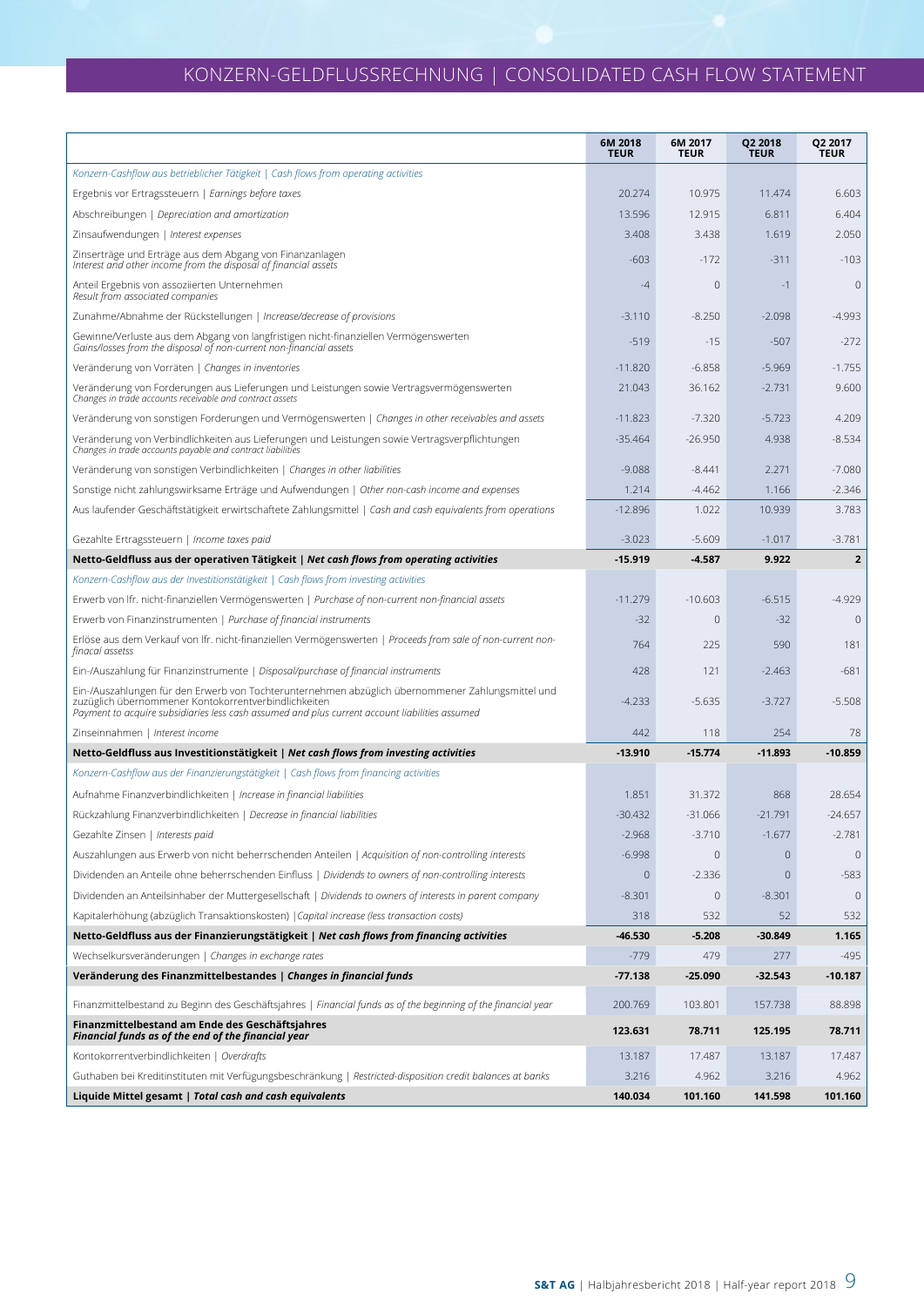|                                                                                                  | Auf die Anteilsinhaber der Muttergesellschaft entfallendes<br>Eigenkapital<br>Equity attributable to owners of interests in parent company |                  |                            |                                           |             | <b>Anteile ohne</b><br>beherrschenden<br><b>Einfluss</b> | Eigenkapital |
|--------------------------------------------------------------------------------------------------|--------------------------------------------------------------------------------------------------------------------------------------------|------------------|----------------------------|-------------------------------------------|-------------|----------------------------------------------------------|--------------|
|                                                                                                  | Gezeichnetes<br>Kapital                                                                                                                    | Kapitalrücklagen | Angesammelte<br>Ergebnisse | Sonstige<br>Eigenkapital-<br>bestandteile | Gesamt      |                                                          |              |
|                                                                                                  | Subscribed capital                                                                                                                         | Capital reserves | Accumulated results        | Other reserves                            | Total       | Non-controlling<br>interests                             | Equity       |
|                                                                                                  | <b>TEUR</b>                                                                                                                                | <b>TEUR</b>      | <b>TEUR</b>                | <b>TEUR</b>                               | <b>TEUR</b> | <b>TEUR</b>                                              | <b>TEUR</b>  |
| Stand 1. Jänner 2017   as of January 1, 2017                                                     | 48.927                                                                                                                                     | 44.945           | 61.915                     | $-1.753$                                  | 154.034     | 87.022                                                   | 241.056      |
| Konzern-Gesamtperiodenerfolg<br><b>Total comprehensive income</b>                                |                                                                                                                                            |                  |                            |                                           |             |                                                          |              |
| Konzernergebnis   Consolidated income                                                            | $\overline{0}$                                                                                                                             | $\overline{0}$   | 4.846                      | $\overline{0}$                            | 4.846       | 4.308                                                    | 9.154        |
| Sonstiges Ergebnis   Other comprehensive income                                                  | $\overline{0}$                                                                                                                             | $\overline{0}$   | $\overline{0}$             | $-837$                                    | $-837$      | $-3.200$                                                 | $-4.037$     |
|                                                                                                  | Ō                                                                                                                                          | $\mathbf{0}$     | 4.846                      | $-837$                                    | 4.009       | 1.108                                                    | 5.117        |
| Ubrige Veränderungen   Other changes                                                             |                                                                                                                                            |                  |                            |                                           |             |                                                          |              |
| Aktienoptionen   Stock options plan                                                              | 111                                                                                                                                        | 598              | $\overline{0}$             | $\overline{0}$                            | 709         | $\overline{0}$                                           | 709          |
| Transaktionen mit Anteilseignern<br><b>Transactions with owners of interests</b>                 | 111                                                                                                                                        | 598              | $\mathbf{0}$               | $\mathbf{0}$                              | 709         | $\mathbf{0}$                                             | 709          |
| Veränderung von Anteilen ohne<br>beherrschenden Einfluss<br>Changes in non-controlling interests | $\overline{0}$                                                                                                                             | 4.369            | $\overline{0}$             | $\overline{0}$                            | 4.369       | $-4.618$                                                 | $-249$       |
| Dividenden   Dividends                                                                           | $\overline{0}$                                                                                                                             | $\overline{0}$   | $-4.893$                   | $\mathbf 0$                               | $-4.893$    | $-2.088$                                                 | $-6.981$     |
|                                                                                                  | $\mathbf{0}$                                                                                                                               | 4.369            | $-4.893$                   | $\mathbf{0}$                              | $-524$      | $-6.706$                                                 | $-7.230$     |
| Stand 30. Juni 2017   as of June 30, 2017                                                        | 49.038                                                                                                                                     | 49.912           | 61.868                     | $-2.590$                                  | 158.228     | 81.424                                                   | 239.652      |
|                                                                                                  |                                                                                                                                            |                  |                            |                                           |             |                                                          |              |
| Stand 1. Jänner 2018   as of January 1, 2018                                                     | 63.442                                                                                                                                     | 167.789          | 79.529                     | $-5.654$                                  | 305.106     | 26.745                                                   | 331.851      |
| Konzern-Gesamtperiodenerfolg<br><b>Total comprehensive income</b>                                |                                                                                                                                            |                  |                            |                                           |             |                                                          |              |
| Konzernergebnis   Consolidated income                                                            | $\mathbf{0}$                                                                                                                               | $\mathbf 0$      | 16.244                     | $\mathbf 0$                               | 16.244      | 976                                                      | 17.220       |
| Sonstiges Ergebnis   Other comprehensive income                                                  | $\mathbf 0$                                                                                                                                | $\overline{0}$   | $\overline{0}$             | 70                                        | 70          | 354                                                      | 424          |
|                                                                                                  | 0                                                                                                                                          | $\mathbf 0$      | 16.244                     | 70                                        | 16.314      | 1.330                                                    | 17.644       |
| Ubrige Veränderungen   Other changes                                                             |                                                                                                                                            |                  |                            |                                           |             |                                                          |              |
| Aktienoptionen   Stock options plan                                                              | 429                                                                                                                                        | 1.809            | $\mathbf{0}$               | $\mathbf 0$                               | 2.238       | $\mathbf{0}$                                             | 2.238        |
|                                                                                                  | 429                                                                                                                                        | 1.809            | $\mathbf{0}$               | $\mathbf{0}$                              | 2.238       | $\mathbf{0}$                                             | 2.238        |
| Transaktionen mit Anteilseignern<br><b>Transactions with owners of interests</b>                 |                                                                                                                                            |                  |                            |                                           |             |                                                          |              |
| Veränderung von Anteilen ohne<br>beherrschenden Einfluss<br>Changes in non-controlling interests | $\mathbf 0$                                                                                                                                | $-4.751$         | $\theta$                   | $\mathbf 0$                               | $-4.751$    | $-2.721$                                                 | $-7.472$     |
| Dividenden   Dividends                                                                           | 0                                                                                                                                          | $\mathbf 0$      | $-8.301$                   | $\mathbf 0$                               | $-8.301$    | $\mathbf 0$                                              | $-8.301$     |
| Transaktionskosten   Transaction costs                                                           | 0                                                                                                                                          | $-384$           | $\mathbf{0}$               | $\mathbf 0$                               | $-384$      | 0                                                        | $-384$       |
|                                                                                                  | $\bf{0}$                                                                                                                                   | $-5.135$         | $-8.301$                   | $\bf{0}$                                  | $-13.436$   | $-2.721$                                                 | $-16.157$    |
| Stand 30. Juni 2018   as of June 30, 2018                                                        | 63.871                                                                                                                                     | 164.463          | 87.472                     | $-5.584$                                  | 310.222     | 25.354                                                   | 335.576      |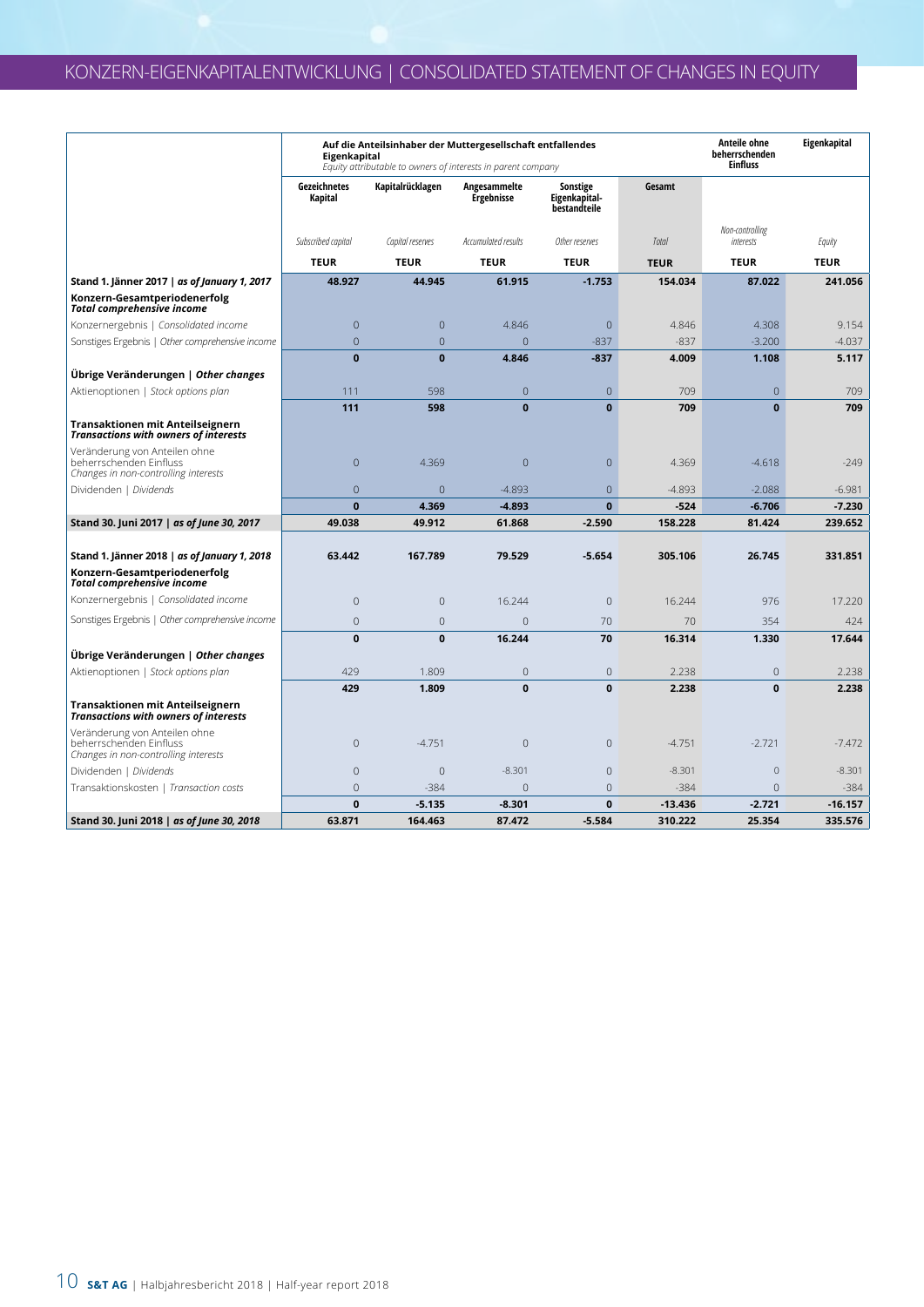# ERLÄUTERUNGEN | NOTES

#### **Grundsätze der Rechnungslegung**

Der Konzernzwischenabschluss zum 30. Juni 2018 der S&T AG wurde in Übereinstimmung mit den Rechnungslegungsstandards des International Accounting Standards Board (IASB), den International Financial Reporting Standards (IFRS) sowie den Interpretationen des IFRS Interpretation Committee (IFRS IC), wie sie in der Europäischen Union anzuwenden sind, erstellt. Die Bilanzierungs- und Bewertungsgrundsätze vom Konzernabschluss zum 31. Dezember 2017 werden unverändert angewandt, ausgenommen die Änderungen aus den neuen Standards IFRS 15 und IFRS 9.

Der Konzernzwischenabschluss zum 30. Juni 2018 wurde weder geprüft noch einer prüferischen Durchsicht unterzogen.

Soweit nicht anders vermerkt, werden alle Beträge in Tausend Euro (TEUR) angegeben.

#### **Änderungen der Bilanzierungs- und Bewertungsmethoden**

Die S&T AG wendet mit 1. Jänner 2018 IFRS 15 Erlöse aus Kundenverträgen und IFRS 9 Finanzinstrumente an und wendet die modifizierte retrospektive Methode an.

Die erstmalige Anwendung von IFRS 15 führte beim Verkauf von Eigentechnologieprodukten, Verkauf von IT Produkten von Dritten und bei der Erbringung von wiederkehrenden IT-Betriebsleistungen zu keinen Änderungen.

Bei der Erbringung von IT-Projektleistungen wird nach IFRS 15 der Umsatz weiterhin zeitraumbezogen realisiert, da dem Kunden der Nutzen aus der Leistung des Konzerns zufließt und er diesen gleichzeitig verbraucht. Der Anspruch auf die bedingte Gegenleistung wird jedoch nach IFRS 15 bei einem aktiven Saldo nicht als Forderung aus Lieferungen und Leistungen sondern als Vertragsvermögenswert aus Kundenverträgen bzw. bei passivem Saldo nicht als Verbindlichkeit aus Lieferung und Leistung sondern als Vertragsverpflichtung aus Kundenverträgen ausgewiesen.

Die daraus resultierenden Änderungen sind in der folgenden Tabelle dargestellt:

#### **Principles of accounting**

The half-year report of S&T AG as of June 30, 2018 has been compiled according to the financial reporting standards of the International Accounting Standards Board (IASB), of the International Financial Reporting Standards (IFRS) and to the interpretations of the IFRS Interpretation Committee (IFRS IC), as they are to be applied in the European Union. Apart from the application to IAS 15 and IAS 9, the principles of financial reporting and measurement employed in the financial statements for the year ending on December 31, 2017 were applied to the compilation of these accounts.

The preliminary consolidated accounts as of June 30, 2018 have been subject to neither an audit nor an auditing.

Unless otherwise noted, all amounts are denominated in thousands of euros (TEUR).

### **Alterations in methods of financial reporting and measurement**

As of January 1, 2018, S&T AG has been applying IFRS 15 Revenue from Contracts with Customers and IFRS 9 Financial Instruments. This entails the utilization of the modified retrospective method.

The initial application of IFRS 15 led to no changes in the measurement of the sale of products featuring proprietary technologies, of those IT products supplied by third parties, and of IT services provided on a recurring basis.

In accordance with IFRS 15, revenues from IT project services continue to be recognized in a way related to their period of occurrence. This is due to the utility of the Group's service accruing to the customer, and to her or his consuming such on a simultaneous basis. The claim to get conditional consideration is not, in accordance with IFRS 15 and in case of a positive balance from it, reported as a trade account receivable, but rather as a contractual asset stemming from contracts with customers. In cases of a negative balance, this item is not reported as a trade account payable, but, rather, as a contractual obligation stemming from customer contacts.

The alterations ensuing from this are depicted in the following table:

| <b>I</b> in TEUR                                                                           | 31.12.2017 | <b>Anpassung</b><br><b>IFRS 15</b><br>Adjustment<br><b>IFRS 15</b> | 1.1.2018 |
|--------------------------------------------------------------------------------------------|------------|--------------------------------------------------------------------|----------|
| Forderungen aus Lieferungen und Leistungen   Trade accounts receivable                     | 172.404    | $-1.346$                                                           | 171.058  |
| Vertragsvermögenswerte aus Kundenverträgen   Contract assets from customer contracts       |            | 1.346                                                              | 1.346    |
|                                                                                            |            |                                                                    |          |
| Verbindlichkeiten aus Lieferungen und Leistungen   Trade accounts payable                  | 154.874    | $-73$                                                              | 154.801  |
| Vertragsverpflichtungen aus Kundenverträgen   Contract liabilities from customer contracts |            | 73                                                                 | 73       |

Die Erstanwendung des IFRS 9 ergab keinen Anpassungseffekt.

Weitere Details sind den Erläuterungen zum Konzernabschluss zum 31. Dezember 2017 zu neuen und geänderten Standards und Interpretationen zu entnehmen.

#### **Konsolidierungskreis**

Der Konzernabschluss umfasst die S&T AG und alle Tochtergesellschaften, an denen die S&T AG unmittelbar oder mittelbar die Kontrolle ausübt. In den ersten sechs Monaten des Geschäftsjahres 2018 hat sich die Anzahl der vollkonsolidierten Unternehmen wie folgt entwickelt:

The initial application of IFRS 9 yielded no adjustment effects.

Further details of the new and altered standards are to be found in the elucidations of the consolidated financial statements as of December 31, 2017.

#### **Group of consolidated companies**

Comprised in the consolidated financial statements are S&T AG and all subsidiaries upon which S&T AG directly or indirectly exerts control. The number of companies fully consolidated in the Group developed as follows during the first six months of financial year 2018: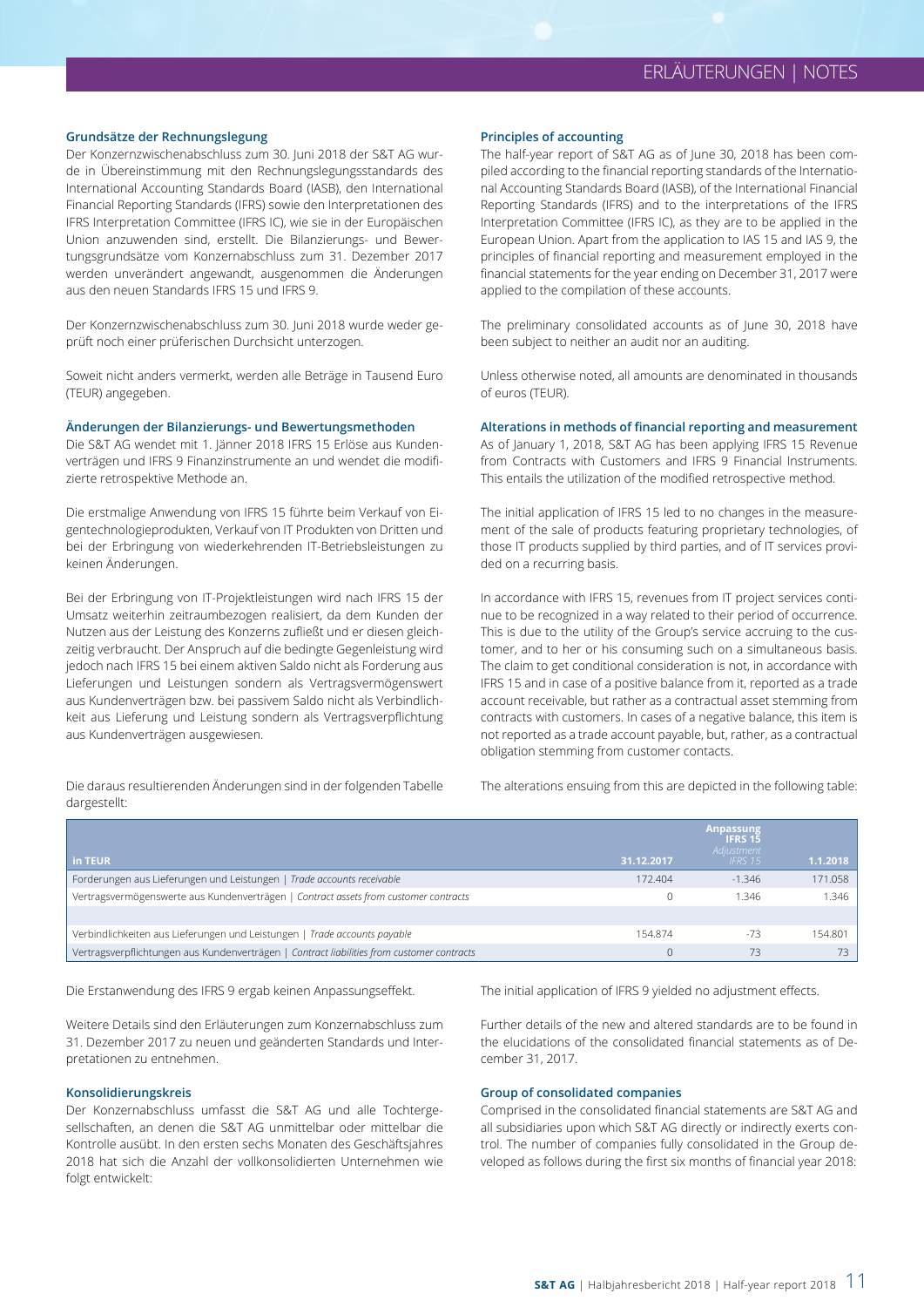| Konzerngesellschaften (Anzahl)   Group companies (number)                                                              | 2018 |
|------------------------------------------------------------------------------------------------------------------------|------|
| Anzahl der voll konsolidierten Gesellschaften zum 1. Jänner   Number of fully-consolidated companies as of January 1st | 65   |
| Gründungen   Companies founded                                                                                         |      |
| Verschmelzungen von Konzerngesellschaften   Merger of group companies                                                  |      |
| Unternehmenserwerbe   Companies acquired                                                                               | 7    |
| Anzahl der voll konsolidierten Gesellschaften zum 30. Juni   Number of fully-consolidated companies as of June 30th    | 72   |

#### Veränderung des Konsolidierungskreises 2018

Im Dezember 2017 hat die S&T Mold srl, Chisinau, Moldawien, die S&T IT Technology srl, Chisinau, Moldawien gegründet. Die S&T Mold srl hält 100% an der S&T IT Technology srl. Die Eintragung der Gesellschaft im Firmenregister erfolgte im Dezember 2017. Die operative Geschäftstätigkeit der S&T IT Technology srl begann mit Anfang 2018, ab diesem Zeitpunkt wird die Gesellschaft in den Konzernabschluss der S&T AG einbezogen. Die Gesellschaft ist im Bereich der Softwareentwicklung tätig.

Im April 2018 wurde die INDUSTRIAL COMPUTERS Ltd., Easthamnett, Großbritannien, als übertragende Gesellschaft auf die Kontron UK Ltd., Chichester, Großbritannien, verschmolzen.

#### Erwerb des Geschäftsbereiches "International Carrier Business"

Am 4. April 2018 hat die S&T AG einen Kaufvertrag mit der Kapsch CarrierCom AG, Wien, Österreich, betreffend dem Erwerb des Geschäftsbereiches "International Carrier Business" unterfertigt. Der übernommene Geschäftsbereich erbringt IT-Dienstleistungen für Mobilfunk- bzw. Telekommunikationsunternehmen. Im Zuge der Transaktion wurden jeweils 100% der Geschäftsanteile an der Foreign Trade Unitary Enterprise "Kapsch", Minsk, Weißrussland, Kapsch DOOEL, Skopje, Mazedonien, Kapsch CarrierCom d.o.o., Zagreb, Kroatien, Kapsch d.o.o., Ljubljana, Slowenien, Kapsch D.O.O. Belgrad, Serbien, und Kapsch EOOD, Sofia, Bulgarien, übernommen. Des Weiteren wurde der Geschäftsbereich in Österreich im Zuge eines Asset-Deals übertragen.

Der ausschließlich fixe Barkaufpreis für den Anteilserwerb beträgt TEUR 631 und setzt sich aus dem Barkaufpreis für den Erwerb der im Rahmen der Transaktion übernommenen Geschäftsanteile abzüglich einer Zahlung des Veräußerers an die S&T für die Übernahme der Reinvermögenswerte des Geschäftsbereiches in Österreich zusammen.

Die erworbenen Vermögenswerte und Schulden wurden im Rahmen der Erstkonsolidierung im Konzernabschluss mit folgenden vorläufigen beizulegenden Zeitwerten erfasst:

#### Changes in 2018 in companies consolidated into the Group

In December 2017 S&T Mold srl, Chisinau, Moldova, founded S&T IT Technology srl, Chisinau, Moldova. S&T Mold srl holds 100% of the shares of S&T IT Technology srl. The entry of the company in the registry of companies took place in December 2017. The operative business of S&T IT Technology srl was launched at the beginning of 2018. The company was consolidated as of this point in time in the consolidated balance sheet of S&T AG. The company is active in the area of software development.

In April 2018, INDUSTRIAL COMPUTERS Ltd., Easthamnett, United Kingdom, as the company being merged, was merged into Kontron UK Ltd., Chichester, United Kingdom.

#### Acquisition of the division "International Carrier Business"

On April 4, 2018, S&T AG and Kapsch CarrierCom AG, Vienna, Austria, signed a contract of purchase for the latter's division "International Carrier Business". The business division taken over supplies IT services to mobile telephony and telecommunications companies. In conjunction with the transaction, 100% of the shares of respectively Foreign Trade Unitary Enterprise "Kapsch", Minsk, Belarus, of Kapsch DOOEL, Skopje, Macedonia; of Kapsch CarrierCom d.o.o., Zagreb, Croatia; of Kapsch d.o.o., Ljubljana, Slovenia, of Kapsch D.O.O. Belgrade, Serbia, and of Kapsch EOOD, Sofia, Bulgaria were taken over. In a further move, the business division in Austria was transferred via an asset deal.

Paid exclusively in cash, the price for the purchase of the shares and assets came to TEUR 631. This is comprised of the price established for payments in cash for the shares taken over in the course of pursuing the transaction less a payment made by the seller to S&T for the assumption of the net asset transfer of the business division in Austria.

The assets and liabilities acquired were recognized at the following fair values during the company's initial consolidation in the Group's consolidated financial statements:

| Erworbenes Nettovermögen   Net assets acquired                                                                             | in TEUR  |
|----------------------------------------------------------------------------------------------------------------------------|----------|
| Liquide Mittel   Cash and cash equivalents                                                                                 | 1.629    |
| Langfristige Vermögenswerte   Non-current assets                                                                           | 444      |
| Vorräte   Inventories                                                                                                      | 637      |
| Forderungen aus Lieferungen und Leistungen (Nominalwert TEUR 4.122)   Trade accounts receivable (nominal value TEUR 4.122) | 3.796    |
| Sonstige Forderungen und Vermögenswerte   Other receivables and assets                                                     | 2.460    |
| Langfristige Schulden   Non-current liabilities                                                                            | $-1.470$ |
| Verbindlichkeiten aus Lieferungen und Leistungen   Trade accounts payable                                                  | $-2.803$ |
| Sonstige kurzfristige Verbindlichkeiten   Other current liabilities                                                        | $-4.141$ |
| Nettovermögen zum beizulegenden Zeitwert   Net assets at fair value                                                        | 552      |
| Geschäfts- oder Firmenwert   Goodwill                                                                                      | in TEUR  |
| Übertragene Gegenleistung   Consideration transferred                                                                      | 631      |
| Nettovermögen zum beizulegenden Zeitwert   Net assets at fair value                                                        | $-552$   |
| Geschäfts- oder Firmenwert   Goodwill                                                                                      | 79       |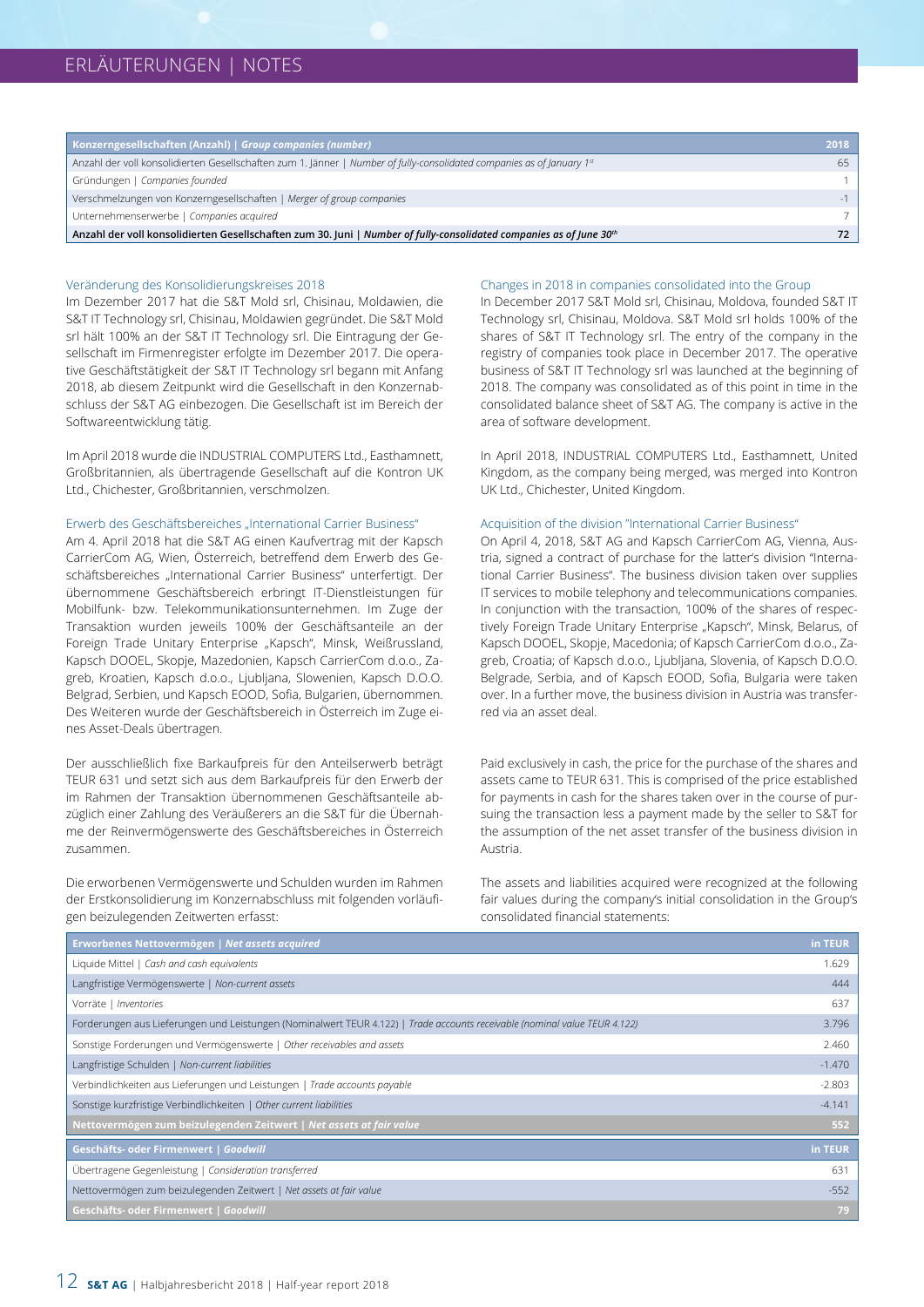Der sich aus der vorläufigen Kaufpreisallokation ergebende Geschäfts- oder Firmenwert wurde dem Segment "IT Services" zugeordnet.

Die Analyse des Zahlungsmittelflusses aufgrund des Unternehmenserwerbs stellt sich wie folgt dar:

The goodwill arising from the preliminary purchase price allocation was assigned to the "IT Services" segment.

The analysis of the cash flows arising from the acquisition of the company takes the following form:

| Nettozahlungsmittelfluss   Net flow of cash                                                         | in TEUR  |
|-----------------------------------------------------------------------------------------------------|----------|
| Kaufpreis in bar beglichen   Purchase price paid in cash                                            | 2.940    |
| Mit dem Tochterunternehmen übernommene Zahlungsmittel   Cash assumed through takeover of subsidiary | $-1.629$ |
| <b>Cashflow aus Investitionstätigkeit</b> $ $ Cash flow from investing activities                   | 1.311    |

Die erworbenen Gesellschaften haben seit dem Zeitpunkt der Vollkonsolidierung TEUR 3.999 zum Konzernumsatz und TEUR -83 zum Konzernergebnis beigetragen. Wäre die Erstkonsolidierung der Gesellschaft zum 1. Jänner 2018 erfolgt, hätten sich die Umsatzerlöse des Konzerns um TEUR 3.495 und das Konzernergebnis um TEUR 112 verändert.

#### Erwerb von 100% der Anteile an der Active Internet Performance GmbH, Wien, Österreich

Am 23. April 2018 hat die S&T AG einen Abtretungsvertrag über den Erwerb von 100% der Geschäftsanteile an der Active Internet Performance GmbH, Wien, Österreich, unterfertigt. Die Active Internet Performance GmbH ist ein IT-Dienstleister mit namhaften Kunden und hat sich im Laufe der letzten Jahre im Bereich Netzwerk spezialisiert, insbesondere auf Local Area Networks und Wide Area Networks. Die Gesellschaft wird ab dem 1. Mai 2018 in den Konzernabschluss der S&T AG einbezogen, da gemäß Abtretungsvertrag ab diesem Zeitpunkt sämtliche Rechte und Pflichten auf den Käufer übergegangen sind. Der ausschließlich fixe Barkaufpreis für den Anteilserwerb beträgt TEUR 500.

Die erworbenen Vermögenswerte und Schulden wurden im Rahmen der Erstkonsolidierung im Konzernabschluss mit folgenden vorläufigen beizulegenden Zeitwerten erfasst:

Since being fully consolidated in the consolidated financial accounts, the companies acquired have contributed TEUR 3,999 to consolidated revenues and TEUR -83 to net income. Had the initial consolidation of the companies taken place as of January 1, 2018, the Group's revenues would have been increased by TEUR 3,495, and net income by TEUR 112.

#### Acquisition of 100% of the shares of Active Internet Performance GmbH, Vienna, Austria

On April 23, 2018, S&T AG signed an assignment contract foreseeing the acquisition of 100% of the shares of Active Internet Performance GmbH, Vienna, Austria. Active Internet Performance GmbH is a provider of IT services to well-regarded clients. Over the past few years, it has established itself as a specialist for networks, particularly local area networks and wide area networks. The company was consolidated as of May 1, 2018 in the consolidated accounts of S&T AG, as this was the point in time set in the assignment agreement for the transferring of all rights and duties to the purchaser. Paid exclusively in cash, the price for the purchasing of shares came to TEUR 500.

The assets and liabilities acquired were recognized at the following fair values during the company's initial consolidation in the consolidated financial statements:

| Erworbenes Nettovermögen   Net assets acquired                                                                         | in TEUR |
|------------------------------------------------------------------------------------------------------------------------|---------|
| Liquide Mittel   Cash and cash equivalents                                                                             | 169     |
| Langfristige Vermögenswerte   Non-current assets                                                                       | 378     |
| Vorräte   Inventories                                                                                                  | 52      |
| Forderungen aus Lieferungen und Leistungen (Nominalwert TEUR 169)   Trade accounts receivable (nominal value TEUR 169) | 156     |
| Sonstige Forderungen und Vermögenswerte   Other receivables and assets                                                 | 56      |
| Passive latente Steuern   Deferred tax liabilities                                                                     | $-67$   |
| Verbindlichkeiten aus Lieferungen und Leistungen   Trade accounts payable                                              | -56     |
| Sonstige kurzfristige Verbindlichkeiten   Other current liabilities                                                    | $-232$  |
| Nettovermögen zum beizulegenden Zeitwert   Net assets at fair value                                                    | 456     |
| Geschäfts- oder Firmenwert   Goodwill                                                                                  | in TEUR |
| Übertragene Gegenleistung   Consideration transferred                                                                  | 500     |
| Nettovermögen zum beizulegenden Zeitwert   Net assets at fair value                                                    | $-456$  |
| Geschäfts- oder Firmenwert   Goodwill                                                                                  | 44      |

Der sich aus der vorläufigen Kaufpreisallokation ergebende Geschäfts- oder Firmenwert wurde dem Segment "IT Services" zugeordnet.

The goodwill arising from the preliminary purchase price allocation was assigned to the "IT Services" segment.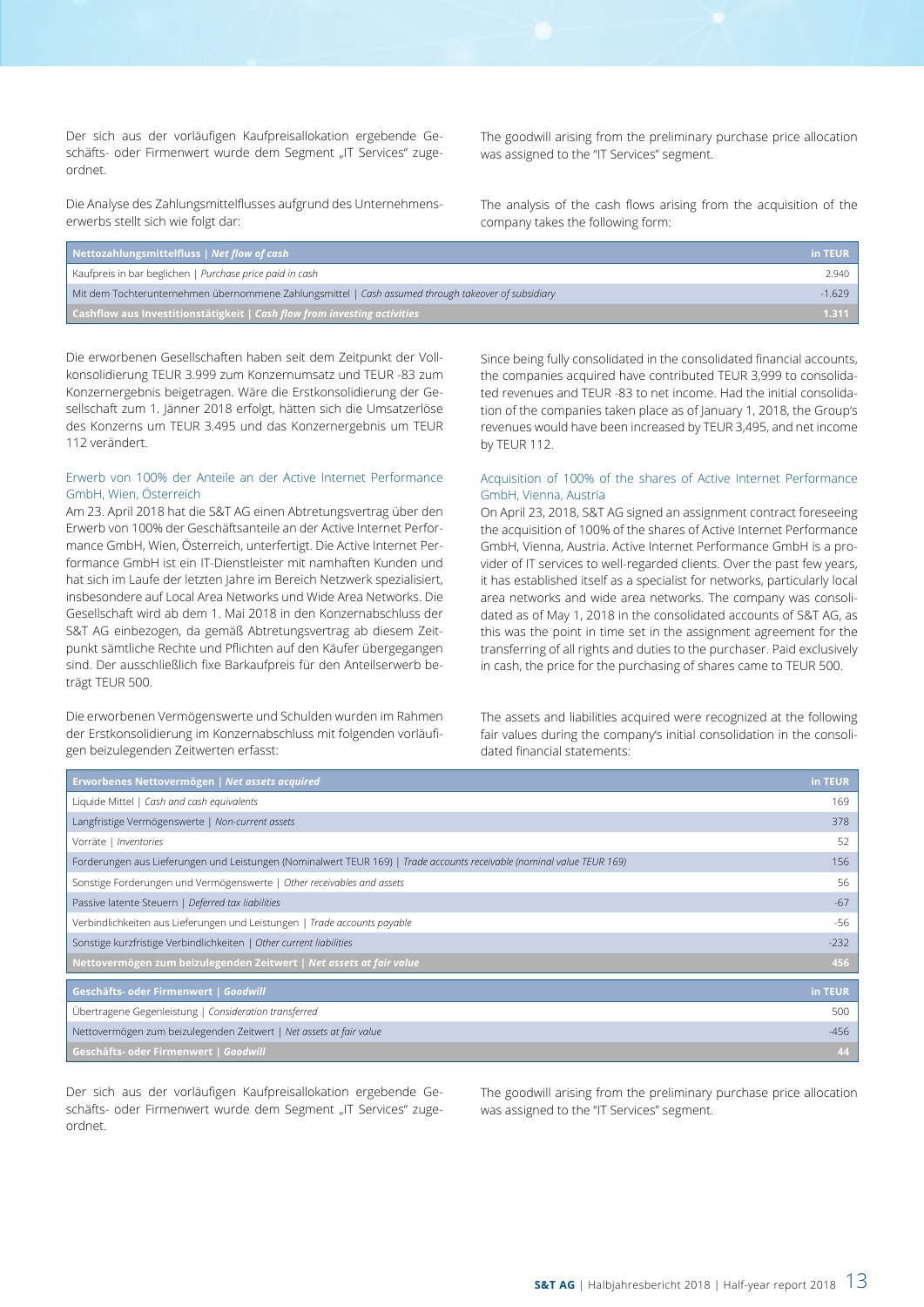Die Analyse des Zahlungsmittelflusses aufgrund des Unternehmenserwerbs stellt sich wie folgt dar:

The analysis of the cash flows arising from the acquisition of the company takes the following form:

| Nettozahlungsmittelfluss   Net flow of cash                                                         | in TEUR            |
|-----------------------------------------------------------------------------------------------------|--------------------|
| Kaufpreis in bar beglichen   Purchase price paid in cash                                            | 500                |
| Mit dem Tochterunternehmen übernommene Zahlungsmittel   Cash assumed through takeover of subsidiary | $-169$             |
| Cashflow aus Investitionstätigkeit   Cash flow from investing activities                            | \331 <sup>-1</sup> |

Die Active Internet Performance GmbH hat seit dem Zeitpunkt der Vollkonsolidierung TEUR 234 zum Konzernumsatz und TEUR -39 zum Konzernergebnis beigetragen. Wäre die Erstkonsolidierung der Gesellschaft zum 1. Jänner 2018 erfolgt, hätten sich die Umsatzerlöse des Konzerns um TEUR 675 und das Konzernergebnis um TEUR 48 verändert.

#### **Eigenkapital**

Zum 30. Juni 2018 betrug das Grundkapital der S&T AG TEUR 63.871 (31. Dezember 2017: TEUR 63.442) und ist in 63.871.392 (31. Dezember 2017: 63.442.392) auf Inhaber lautenden Stückaktien ohne Nennbetrag zerlegt. Die Entwicklung stellt sich wie folgt dar:

Since being fully consolidated in the Group, Active Internet Performance GmbH has contributed TEUR 234 to consolidated revenues and TEUR -39 to net income. Had the initial consolidation taken place as of January 1, 2018, Group revenues would have been increased by TEUR 675, and net income by TEUR 48.

#### **Equity**

As of June 30, 2018, the share capital of S&T AG amounted to TEUR 63,871 (December 31, 2017: TEUR 63,442). It is divided into 63,871,392 (December 31, 2017: 63,442,392) non-par value bearer shares. The equity developed as follows:

|                                                                                          | 2018   | 2017   |
|------------------------------------------------------------------------------------------|--------|--------|
| Gezeichnetes Kapital zum 1. Jänner   Subscribed capital as of January 1                  | 63.442 | 48.927 |
| $+$ Kapitalerhöhung aus bedingtem Kapital $+$ Increase in capital by conditional capital | 429    |        |
| Gezeichnetes Kapital zum 30. Juni   Subscribed capital as of June $30th$                 | 63.871 | 49.038 |

#### **Gezahlte Dividenden**

Die für das Geschäftsjahr 2017 vorgeschlagene Dividende in Höhe von EUR 0,13 je Aktie wurde in der 19. ordentlichen Hauptversammlung vom 4. Juni 2018 beschlossen. Die Zahlung der Dividende erfolgte am 11. Juni 2018.

#### **Aktienoptionen**

**Segmentberichterstattung**

Die Gesellschaft hat drei Aktienoptionsprogramme für Mitglieder des Vorstands der S&T AG sowie Mitarbeiter der S&T AG und ihrer Konzerngesellschaften beschlossen.

Eine detaillierte Beschreibung der Aktienoptionsprogramme ist dem Geschäftsbericht 2017 zu entnehmen.

In den ersten sechs Monaten des Geschäftsjahres 2018 wurden 90.000 Optionen betreffend des Aktienoptionsprogramms 2014, 17.000 Optionen betreffend des Aktienoptionsprogramms 2015 sowie 322.000 Optionen betreffend des Aktienoptionsprogramms 2015 – Tranche 2016 ausgeübt.

Der in den Personalkosten erfasste Aufwand für Aktienoptionen beträgt TEUR 22 (Vj.: TEUR 93).

#### **Dividends paid**

The Nineteenth Annual General Meeting of the Company was held on June 4, 2018. It resolved the distribution of the dividend of EUR 0.13 per share proposed for financial year 2017. The payment of the dividend took place on June 11, 2018.

#### **Stock options**

The company resolved to create three stock options programs for members of the Executive Board of S&T AG, and for staff members of S&T AG and for its Group companies.

A detailed description of these stock options programs is to be found in the 2017 financial report.

Exercised during the first six months of financial year 2018 were 90,000 options involving Stock Options Program 2014, 17,000 options involving Stock Options Program 2015, and 322,000 options involving Stock Options Program 2015 – Tranche 2016.

Reported in personnel expenses, the expenditure for stock options came to TEUR 22 (PY: TEUR 93).

*Total*

#### **Reporting on segments**

| 6M 2018<br>in TEUR                   | <b>IT Services</b> | <b>IoT Solutions</b> | <b>Embedded</b><br><b>Systems</b> | Gesamt<br>Tota |
|--------------------------------------|--------------------|----------------------|-----------------------------------|----------------|
| Umsatzerlöse gesamt   Revenues total | 199.941            | 185.310              | 77.627                            | 462.878        |
| Innenumsatz   Internal revenues      | $-7.032$           | $-29.557$            | $-3.623$                          | $-40.212$      |
| Umsatzerlöse   External revenues     | 192.909            | 155.753              | 74.004                            | 422.666        |
| <b>EBITDA</b>                        | 9.511              | 21.789               | 5.370                             | 36.670         |
|                                      |                    |                      |                                   |                |
|                                      |                    |                      |                                   |                |
| 6M 2017<br>in TEUR                   | <b>IT Services</b> | <b>IoT Solutions</b> | <b>Embedded</b><br><b>Systems</b> | Gesamt<br>Tota |
| Umsatzerlöse gesamt   Revenues total | 156.683            | 171.653              | 86.663                            | 414.999        |
| Innenumsatz   Internal revenues      | $-3.215$           | $-27.890$            | $-2.462$                          | $-33.567$      |
| Umsatzerlöse   External revenues     | 153.468            | 143.763              | 84.201                            | 381.432        |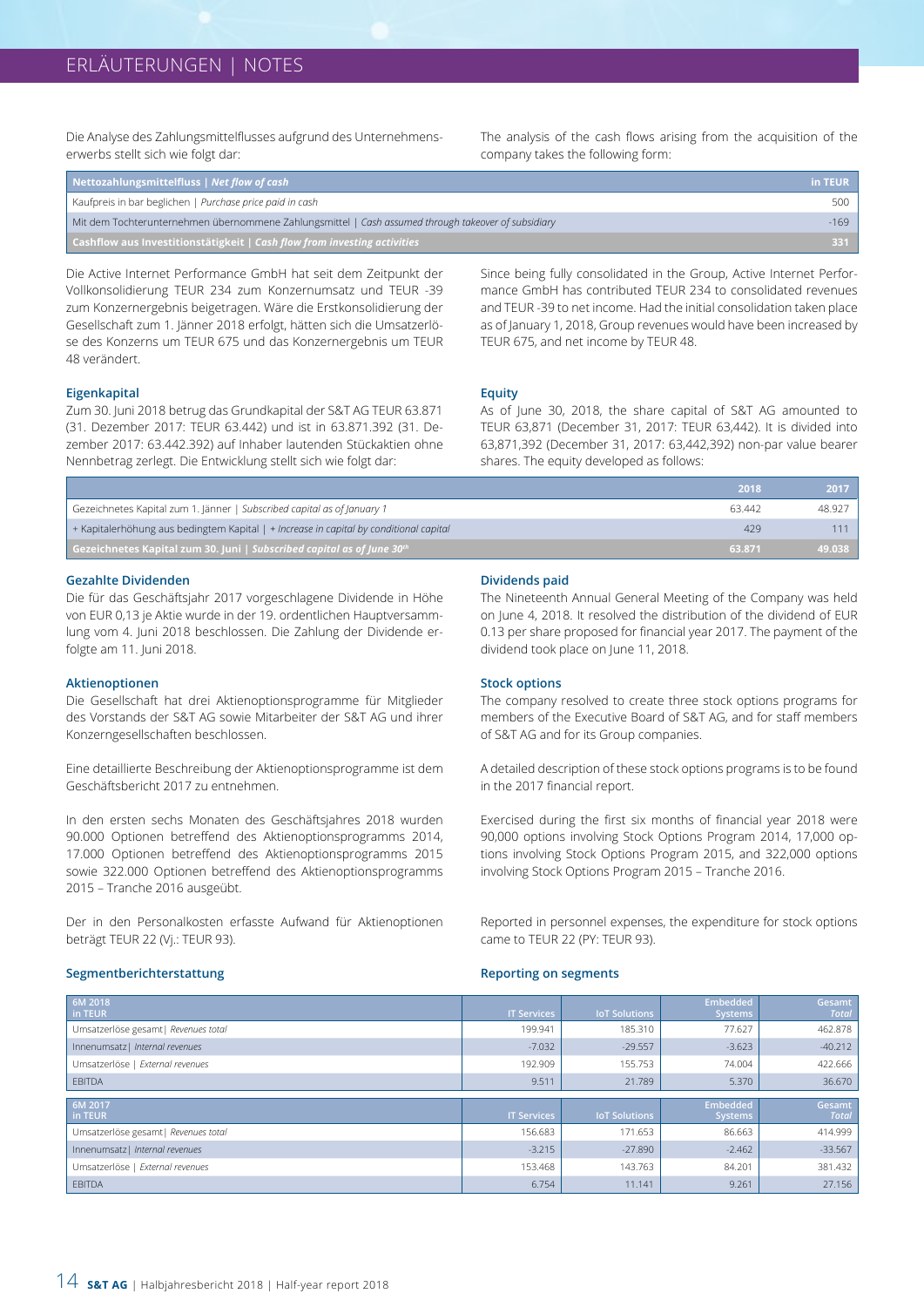| Q22018<br>in TEUR                                         | <b>IT Services</b> | <b>IoT Solutions</b> | <b>Embedded</b><br><b>Systems</b> | Gesamt<br><b>Total</b> |
|-----------------------------------------------------------|--------------------|----------------------|-----------------------------------|------------------------|
| Umsatzerlöse gesamt   Revenues total                      | 104.913            | 97.123               | 38.973                            | 241.009                |
| Innenumsatz   Internal revenues                           | $-2.889$           | $-16.623$            | $-2.462$                          | $-21.974$              |
| Umsatzerlöse   External revenues                          | 102.024            | 80.500               | 36.511                            | 219.035                |
| <b>EBITDA</b>                                             | 4.154              | 12.622               | 2.815                             | 19.591                 |
|                                                           |                    |                      |                                   |                        |
|                                                           | <b>IT Services</b> | loT Solutions        | <b>Embedded</b><br>Systems        | Gesamt<br><b>Total</b> |
| Umsatzerlöse gesamt   Revenues total                      | 85.422             | 89.878               | 41,405                            | 216.705                |
| Innenumsatz   Internal revenues                           | $-2.067$           | $-14.903$            | $-1.147$                          | $-18.117$              |
| $Q2\,2017$<br>in TEUR<br>Umsatzerlöse   External revenues | 83.355             | 74.975               | 40.258                            | 198.588                |

Im Segment "IT Services" werden alle Kosten für die S&T AG (Headquarterkosten) erfasst, die sich nicht funktional auf die übrigen Segmente verteilen lassen. Des Weiteren werden Auswirkungen auf das Konzernergebnis, welche nicht mit der operativen Geschäftstätigkeit der Segmente in unmittelbarem Zusammenhang stehen, im Segment "IT Services" ausgewiesen.

#### **Sonstige Informationen**

Am 4. Juni 2018 wurde die 19. ordentliche Hauptversammlung der S&T AG abgehalten, auf welcher unter anderem nachstehende Beschlüsse gefasst wurden:

- Beschlussfassung über die Ausschüttung einer Dividende in Höhe von EUR 0,13 pro dividendenberechtigter Aktie;
- Beschlussfassung über die Wahl in den Aufsichtsrat der S&T AG von Herrn Dr. Erhard F. Grossnigg für ein weiteres Jahr sowie Herrn Mag. Bernhard Chwatal für die satzungsmäßige Höchstdauer.

Gegenüber dem 31. Dezember 2017 hat sich zum Stichtag 30. Juni 2018 der Aktienbestand von Herrn Dr. Erhard F. Grossnigg, Vorsitzender des Aufsichtsrats, auf 619.599 Stück reduziert (31. Dezember 2017: 1.854.956 Stück). Die von den übrigen Organen der S&T AG gehaltenen Aktienbestände haben sich mit Ausnahme der ausgeübten Aktienoptionen nicht wesentlich verändert.

Die S&T AG hat am 22. Juni 2018 die Durchführung eines freiwilligen Aktienkaufangebotes für die Streubesitzaktionäre der nicht börslich notierten Kontron S&T AG beschlossen. Das Angebot ist nicht limitiert und sieht den Erwerb aller noch ausstehenden Kontron S&T AG Aktien zum Preis von EUR 4,25 je Aktie vor. Die Annahmefrist begann am 25. Juni 2018 und endet am 31. August 2018.

#### **Angaben über Beziehungen zu nahestehenden Unternehmen und Personen**

Im Rahmen der normalen Geschäftstätigkeit bestehen Liefer- und Leistungsbeziehungen zu nahestehenden Unternehmen und Personen. Diese Geschäftsbeziehungen betreffen, unverändert zum Geschäftsjahr 2017, nahezu ausschließlich die Ennoconn Corporation, Taiwan. Geschäfte mit nahestehenden Unternehmen und Personen erfolgen zu marktüblichen Bedingungen.

Darüber hinaus hat die S&T AG im Juni 2018 zwei Mitgliedern des Vorstandes ein kurzfristiges Darlehen gewährt. Die Darlehensvereinbarungen sehen eine Laufzeit bis zum 31. Dezember 2018 vor und sind marktüblich verzinst.

#### **Ereignisse nach dem Abschlussstichtag**

- Mit aufschiebend bedingtem Kaufvertrag vom 29. Juni 2018 erwarb die S&T Gruppe vier Gesellschaften der Exceet Group AG, Rotkreuz, Schweiz. Die übernommenen Gesellschaften sind im Bereich Embedded Computer tätig und in DeutschThe "IT Services" segment comprises all costs incurred by S&T AG (headquarter costs) that cannot be functionally apportioned to other segments. Ramifications upon consolidated income that are not directly related to the operative businesses of the segments are reported in this segment as well.

#### **Other information**

S&T's Nineteenth Annual General Meeting was held on June 4, 2018. Among the resolutions that it passed were the following:

- A resolution to distribute a dividend amounting to EUR 0.13 per dividend-entitled share;
- A resolution to extend the term on the Supervisory Board of Dr. Erhard F. Grossnigg for a further year, and to appoint Mag. Bernhard Chwatal for the longest term of appointment to this body allowed by the company's articles of association.

As of the reporting date June 30, 2018, the number of shares held by Dr. Erhard F. Grossnigg, chairman of the supervisory board, decreased to 619.599 shares (December 31, 2017: 1.854.956 shares). With the exception of exercising stock options, the number of shares held by other board members did not change significantly compared to December 31, 2017.

On June 22, 2018, S&T AG resolved to issue an offer to purchase on a voluntary basis the shares held by the free-float shareholders of the not publicly listed Kontron S&T AG. No limits have been set for the offer, which foresees the acquisition of all shares outstanding in Kontron S&T AG at a price of EUR 4.25 per share. The term of acceptance begins on June 25, 2018, and ends on August 31, 2018.

#### **Disclosures on relationships with affiliated companies and persons**

Normal business activities give rise to relationships of supply and service provision with affiliated companies and persons. Unchanged from financial year 2017, these business relationships nearly exclusively comprise those with Ennoconn Corporation, Taiwan. Transactions with affiliated companies and persons are undertaken at standard market conditions.

In addition, in June 2018 S&T AG granted short-term loans to two members of the Executive Board. The loan agreement sets up a term ending on December 31, 2018. The loans bear a rate of interest usual in the market.

#### **Events after the balance sheet date**

- In a conditions-dependent contract dated June 29, 2018, the S&T Group acquired four companies belonging to the Exceet Group AG, Rotkreuz, Switzerland. The companies acquired are active in the areas of embedded systems, and operate in Germany, Aus-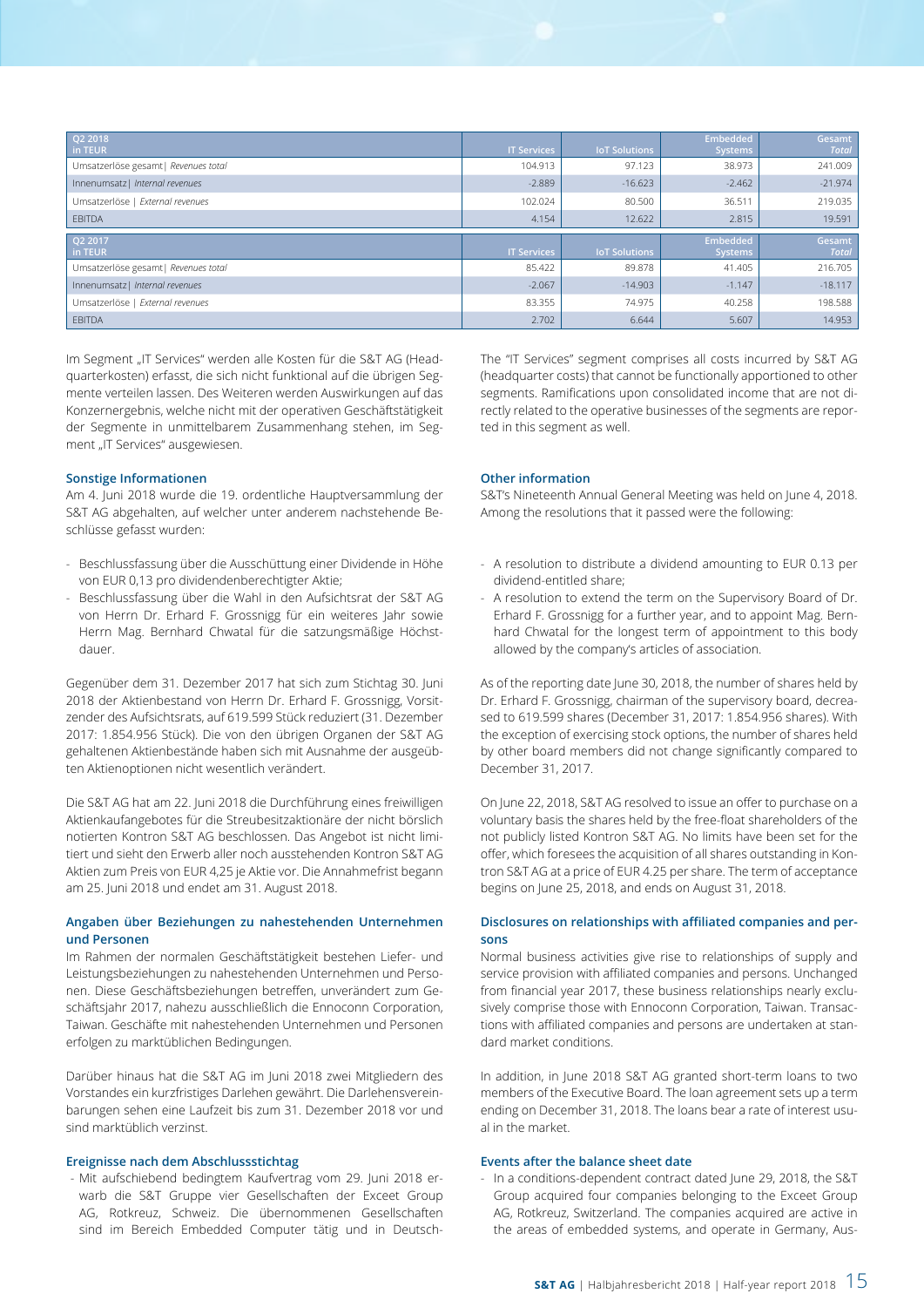# ERLÄUTERUNGEN | NOTES

land, Österreich und der Schweiz ansässig. Mit dieser Transaktion beabsichtigt die S&T Gruppe ihre Relevanz im Embedded Systems Bereich in Europa weiter auszubauen und durch Kombination mit neuen Softwarelösungen die Margen der ehemaligen Exceet-Gesellschaften weiter zu steigern. Die notwendigen wettbewerbsbehördlichen Genehmigungen in Deutschland und Österreich wurden Ende Juli 2018 erteilt, womit auch das Closing der Transaktion mit Ende Juli 2018 erfolgte.

- Mit Kaufangebot vom 19. Juli 2018, angenommen am 20. Juli 2018, erwarb die Kontron Canada Inc., ein verbundenes Unternehmen der S&T AG, im Wege eines Assetkaufvertrags das operative Geschäft der Inocybe Corporation, Montreal, Kanada. Die Inocybe Corporation entwickelt überwiegend Softwarelösungen für Telekommunikationsunternehmen und kooperierte bereits in der Vergangenheit mit der Kontron Canada Inc. im Kommunikationsbereich. Inocybe ist mit ihren Lösungen in den USA, Kanada und Europa präsent. Durch diese Akquisition soll das Software-Know-how im Embedded Systems Bereich weiter ausgebaut werden und der Softwareanteil in diesem Segment schrittweise erhöht und an das "IoT Solutions" Segment herangeführt werden. Das Closing der Transaktion erfolgte zum 30. Juli 2018.
- Mit Kaufvertrag vom 31. Juli 2018 erwarb die S&T Rumänien, ein verbundenes Unternehmen der S&T AG, schrittweise die Fair Value Com SRL, Bukarest, Rumänien. Die übernommene Gesellschaft ist im Bereich der SAP Implementierung und Betrieb tätig und bietet diese Dienstleistungen ausschließlich am rumänischen Markt an. Mit dieser Transaktion erlangt die S&T Rumänien benötigtes Know-how und Kapazitäten zur Umsetzung von SAP Projekten am lokalen Markt. Das Closing der Transaktion wird voraussichtlich im August 2018 erfolgen.

#### **Erklärung aller gesetzlichen Vertreter**

Wir bestätigen nach bestem Wissen, dass der im Einklang mit den maßgebenden Rechnungslegungsstandards aufgestellte, verkürzte Konzernzwischenabschluss ein möglichst getreues Bild der Vermögens-, Finanz- und Ertragslage des Konzerns vermittelt und dass der Halbjahreslagebericht des Konzerns ein möglichst getreues Bild der Vermögens-, Finanz- und Ertragslage des Konzerns bezüglich der wichtigen Ereignisse während der ersten sechs Monate des Geschäftsjahres und ihrer Auswirkungen auf den verkürzten Konzernzwischenabschluss, bezüglich der wesentlichen Risiken und Ungewissheiten in den restlichen sechs Monaten des Geschäftsjahres und bezüglich der offenzulegenden wesentlichen Geschäfte mit nahestehenden Unternehmen und Personen vermittelt.

Linz, am 3. August 2018

Dipl.-Ing. Hannes Niederhauser MMag. Richard Neuwirth Michael Jeske Dr. Peter Sturz Carlos Queiroz

tria and Switzerland. This transaction furthers the S&T Group's plans to develop its capabilities on Europe's market for embedded systems. The teaming up of the companies' offerings with new software solutions will further boost the margins earned by the former Exceet companies. The requisite approvals were granted by fair trade authorities at the end of July 2018. The closing took place end of July 2018.

- Via an offer to purchase dated July 19, 2018, and accepted on July 20, 2018, Kontron Canada Inc., a company affiliated with S&T AG, acquired via an asset purchase contract the operative business of Inocybe Corporation, Montreal, Canada. Inocybe Corporation develops especially software solutions used by telecommunication companies. It already had a working relationship with Kontron Canada Inc. in the communications area. Inocybe markets its solutions in the USA, Canada and Europe. This acquisition was made to further augment the Group's know-how in the area of embedded systems. This shall lead to the stepby-step increasing of the share accounted for by software in this segment's offerings and to bring it up to the "IoT Solutions" segment. The transaction's closing took place on July 30, 2018.
- In a contract of acquisition dated July 31, 2018, S&T Romania, a company affiliated with S&T AG, acquired on a sequential basis Fair Value Com SRL, Bucharest, Romania. The company taken over is active in the area of SAP implementation and operation. It provides these services solely on the Romanian market. This transaction enabled S&T Romania to gain the know-how and capabilities required to implement SAP projects on the local market. The transaction's closing is scheduled to take place in August 2018.

#### **Declaration of legal representatives**

As per our best knowledge available, we confirm that this abridged half-year management report was compiled in accordance with the relevant standards of financial reporting and that this report on the first half of the financial year depicts the company's assets, finances and income with greatest possible accuracy. Furthermore, we confirm that the interim management report on the Group's activities during the first six months of the 2018 financial year provides both a depiction of the Group's assets, finances and earnings during this period evincing the greatest possible accuracy and, as well, an indication of how these impact upon the abridged half-year management report; that they detail the significant and substantial risks and uncertainties that could arise during the final six months of the financial year; and that they report on transactions with affiliated companies and persons that require disclosure.

Linz, August 3, 2018

Dipl.-Ing. Hannes Niederhauser MMag. Richard Neuwirth Michael Jeske Dr. Peter Sturz Carlos Queiroz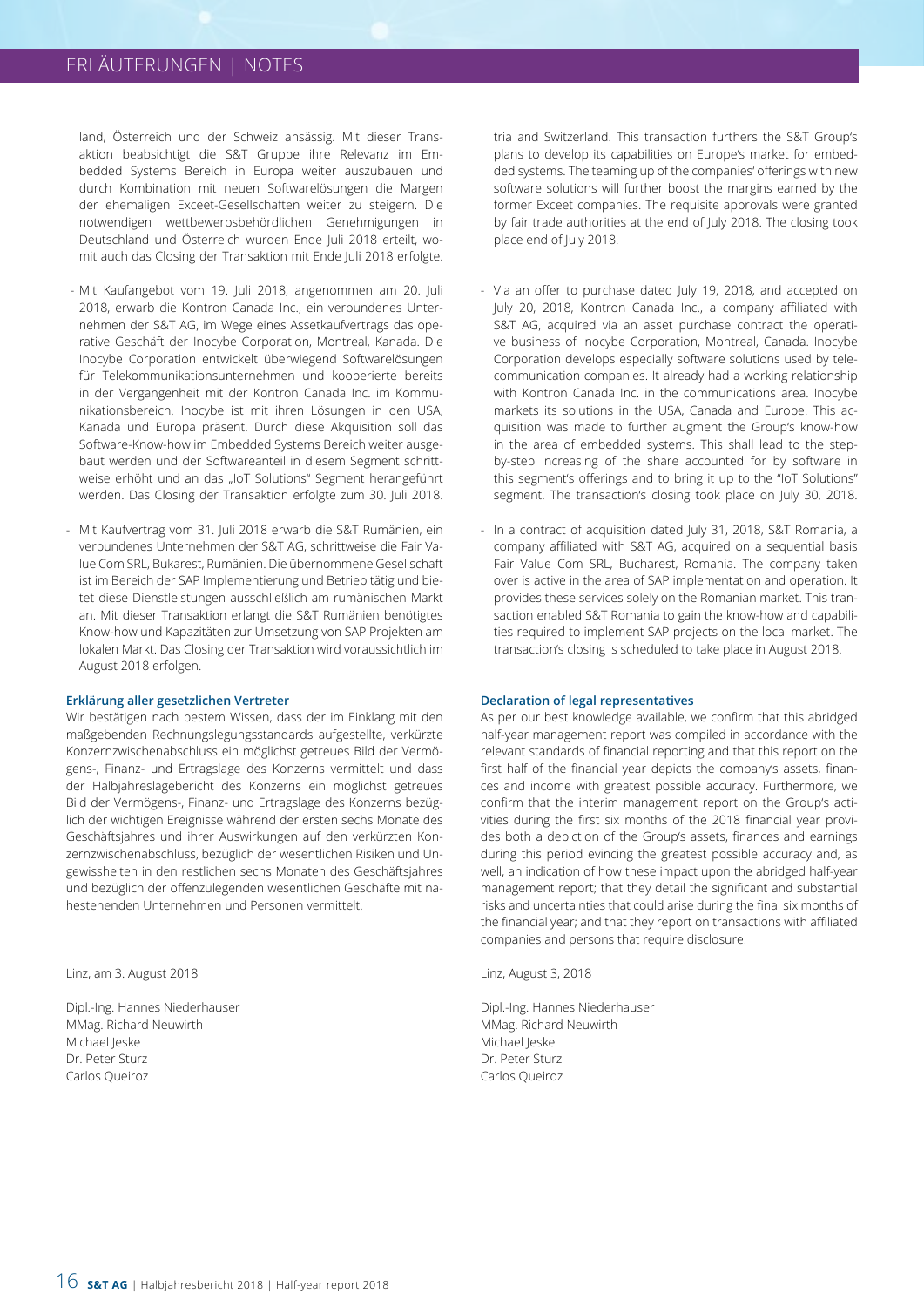Unter der Adresse http://www.snt.at/investor\_relations/geschaeftsberichte.php finden Sie ab dem jeweiligen Veröffentlichungstag unseren Geschäftsbericht und unsere Quartalsberichte. Auch eventuelle Terminaktualisierungen geben wir rechtzeitig auf unserer Website bekannt.

Dieser Halbjahresbericht ist am 3. August 2018 veröffentlicht worden. Er liegt in deutscher und englischer Sprache vor. Maßgeblich ist stets die deutsche Fassung.

Der Geschäftsbericht enthält zukunftsbezogene Aussagen, die auf gegenwärtigen Annahmen und Schätzungen des Vorstandes über künftige Entwicklungen beruhen. Auch wenn wir der Ansicht sind, dass die enthaltenen Annahmen und Schätzungen realistisch und zutreffend sind, unterliegen sie gewissen Risiken und Unsicherheiten, die dazu führen können, dass die künftigen tatsächlichen Ergebnisse wesentlich von den Annahmen und Schätzungen abweichen. Zu den Faktoren, die zu einer Abweichung führen können, zählen unter anderem Veränderungen der gesamtwirtschaftlichen Lage, der Geschäfts-, Wirtschafts- und Wettbewerbssituation, Wechselkurs- und Zinsschwankungen sowie Änderungen der Geschäftsstrategie. Wir übernehmen keine Garantie, dass die künftige Entwicklung und die künftigen tatsächlichen Ergebnisse mit den in diesem Geschäftsbericht geäußerten Annahmen und Schätzungen übereinstimmen. Die in diesem Bericht getroffenen Annahmen und Schätzungen werden nicht aktualisiert.

Our annual report and our quarterly reports can be found on our website http://www.snt.at/investor\_relations/reports.php from publication date. Any eventual date changes are also announced on our website in good time.

This half-year report was published on August 3, 2018. It is available in German and in English. The German version is authoritative.

The report contains statements relating to the future that are based on current assumptions and estimates of the Executive Board concerning future development. Although we are of the opinion that the assumptions and estimates are realistic and correct, they are subject to certain risks and uncertainties that may cause actual future results to diverge materially from the assumptions and estimates. Factors that may result in a discrepancy include changes in the overall economic, business, financial and competitive situation, exchange and interest rate fluctuations as well as changes to the business strategy. We cannot guarantee that the future development and actual future results will coincide with the assumptions and estimates expressed in this annual report. Assumptions and estimates presented in this report will not be updated.